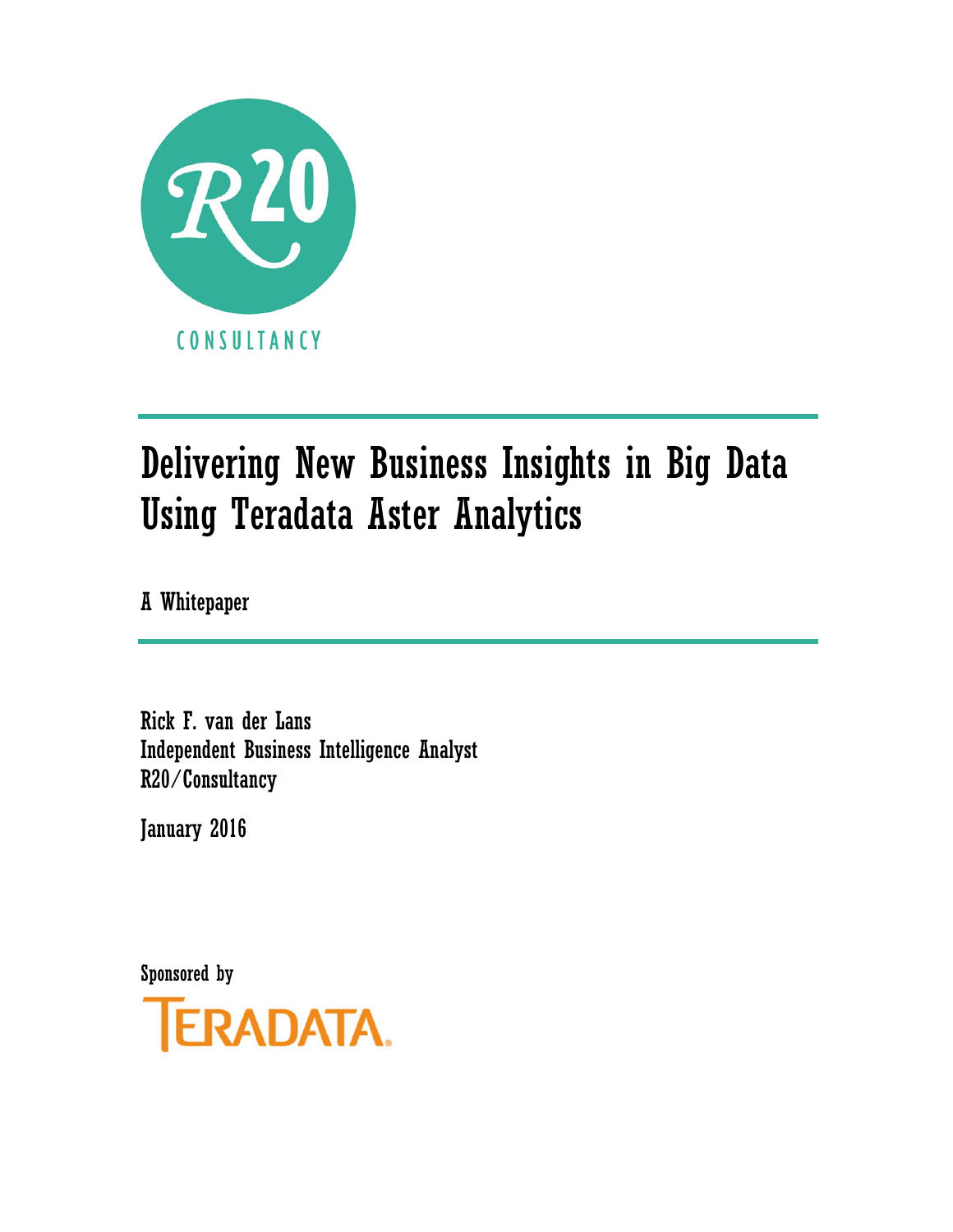Copyright © 2016 R20/Consultancy. All rights reserved. Teradata, the Teradata logo, Aster, SQL‐ MapReduce, QueryGrid are trademarks of registered trademarks of Teradata Corporation and/or its affiliates in the U.S. and worldwide. Trademarks of companies referenced in this document are the sole property of their respective owners.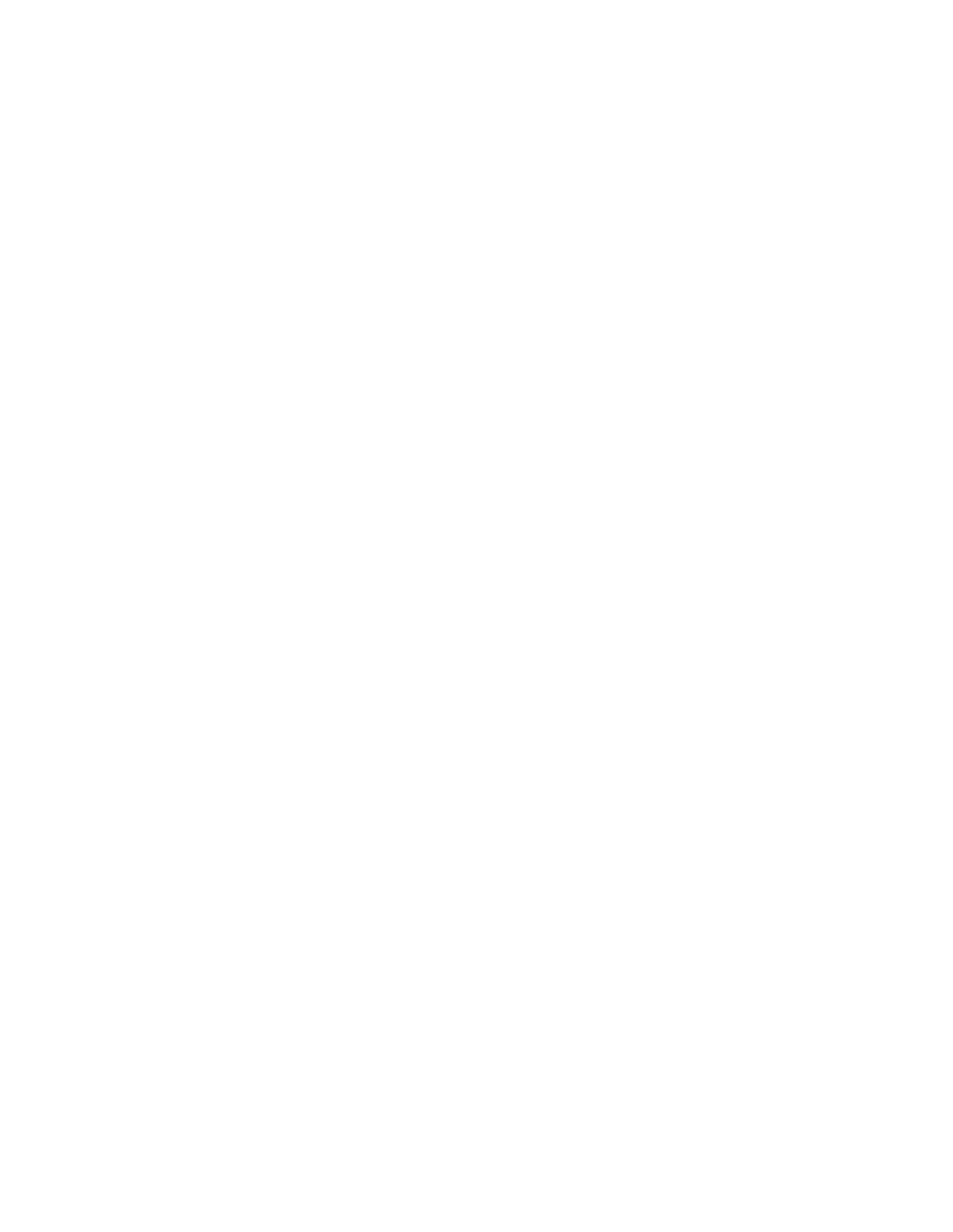# Table of Contents

| $\mathbf{1}$     | <b>Management Summary</b>                                                  |              |
|------------------|----------------------------------------------------------------------------|--------------|
| $\boldsymbol{2}$ | <b>Four Groups Involved in Decision Making</b>                             | $\mathbf{2}$ |
| 3                | Increasing the Analytical Strength of an Organization                      | 4            |
| 4                | Data Scientists and Business Analysts - Two Intertwining Disciplines       | 6            |
| 5                | <b>Requirements for an Analytical Solution</b>                             | 8            |
| 6                | <b>Overview of Teradata Aster Analytics</b>                                | 12           |
| 7                | How Does Teradata Aster Analytics Support the New Analytical Requirements? | 16           |
|                  | About the Author Rick F. van der Lans                                      | 18           |
|                  | <b>About Teradata Corporation</b>                                          | 18           |
|                  | Appendix A: The Analytical Functions of Teradata Aster Analytics           | 19           |

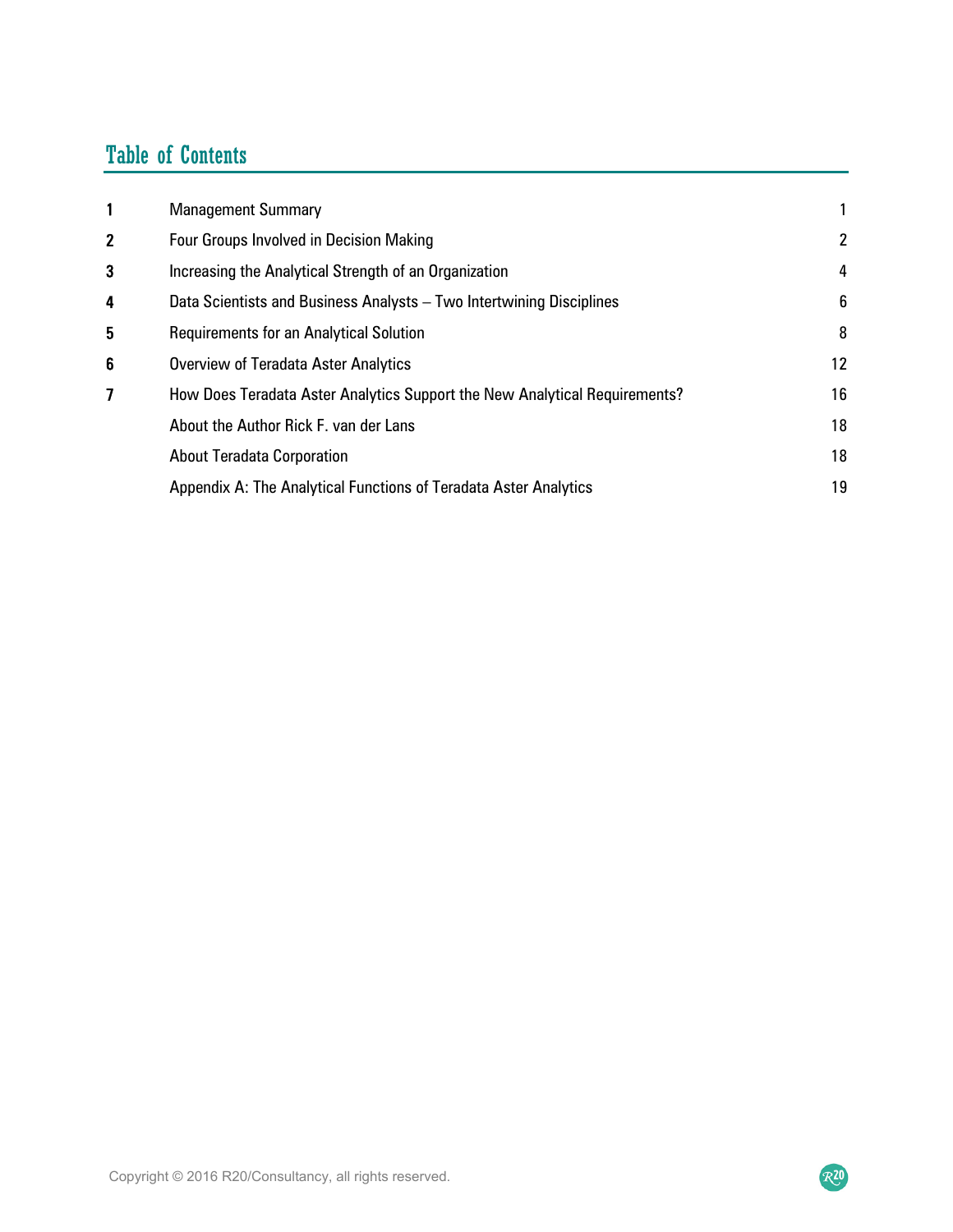#### 1 Management Summary

The biggest challenge for most organizations is to increase their *analytical strength*. This analytical strength can help them uncover new *business insights* can be uncovered with the goal to survive, to stay cost‐ effective and competitive, to react quickly, to increase customer care levels, to improve business processes, to personalize products, and so on.

Data scientists, such as actuaries, economists, mathematical technicians, and epidemiologists, are typically responsible for applying sophisticated analytical techniques to uncover new business insights. Commonly, these data scientists have a technical background and have been trained in mathematics and statistics. Unfortunately, data scientists are expensive and there is a considerable shortage of good data scientists. This severely limits the potential analytical strength of an organization.

To make data science affordable for every organization and to deploy data science across the entire organization and not only by the high priests of data science, other disciplines must be involved. It's important that others outside the small group of data scientists are also able to deploy the same set of analytical techniques. The first and most obvious

group are the *business analysts*. These analysts must be allowed and must be able to use the same analytical techniques and tools as the data scientists. Undoubtedly, by making the business analysts join the group of people doing data science work the analytical strength of an organization will increase, deepen, and expand.

A side‐effect is that the boundary between business analysts and data scientists will blur. The two disciplines used to be quite complementary, but in the future the two will be more intertwined. Analytical solutions must support this new group of data scientists. Because business

analysts don't have the same background as data scientists, these solutions must be simplified and the analytical techniques must be integrated. This definitely raises the bar for *analytical solutions*. This whitepapers describes requirements for analytical solutions when they are used by data scientists *and* business analysts.

- Business‐ready
- Multi‐genre advanced analytics™
- Integrated set of analytical techniques
- Data scalability
- Heterogeneous data access
- High‐performance analytics

The whitepaper also describes how Teradata's analytical solution called *Teradata Aster Analytics* meets these requirements. It is a SQL‐based multi-genre advanced analytical solution for high-end analytics on massive multi‐structured data sets. Multi‐genre advanced analytics means that a large and integrated set of analytical techniques is

*Teradata Aster Analytics is multi‐genre advanced analytics at scale.* 

*Business analysts must become involved in data science.* 

*Organizations must increase their analytical strength.* 

*The bar for analytical solutions is raised.*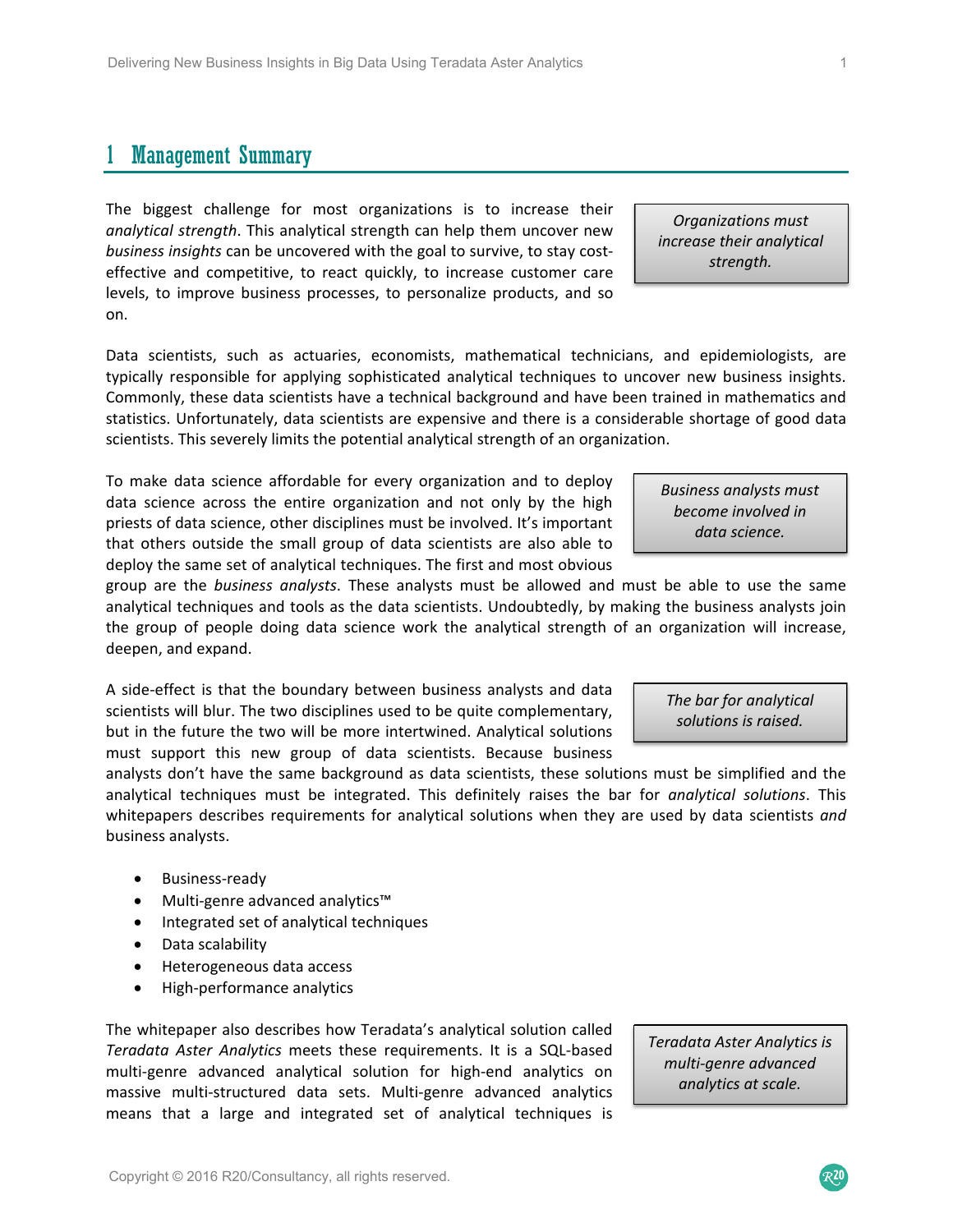supported. The product has been designed specifically for analyzing big data to uncover new business insights. Its unique architecture processes analytical techniques inside the database server or directly on Hadoop, leveraging its massively-parallel architecture and analytical engines, such as SQL, SQL-MapReduce, SQL-GR, to fully parallelize the processing of complex analytical queries. In addition, it supports the open-source analytical R engine which comes with a package with over 170 analytic functions and operators to facilitate scalable processing of R scripts. Multi-genre advanced analytics is offered through an easy‐to‐use SQL or R interface without enforcing analysts to develop in more technical languages, such as Java, Python, and Perl.

Aster Analytics is a key component of the *Teradata Unified Data Architecture*  providing multi‐genre advanced analytics capabilities. Other components include the Teradata integrated data warehouse, Hadoop, Teradata QueryGrid, and Teradata Listener.

#### 2 Four Groups Involved in Decision Making

The success of organizations depends for a large part on the quality of their decisions. Similarly, the quality of decisions is heavily dependent on the availability of the right data at the right time and in the right form. Within organizations, four groups can be identified that are involved in developing systems that supply decision makers with the right data at the right time: business analysts, data scientists, IT specialists, and business users; see Figure 1.

*The success of organizations depends on the quality of their decisions.* 



Figure 1 Four groups are involved in developing systems that supply decision makers with the right data at the right time.

Business Analysts – Business analysts assist business users in making informed business decisions. They help to transform business needs to reports, to analyze data structures, to define business concepts, and to develop reports for business users. Many of these reports are formally tested, audited, maintained, and governed, and are developed for groups of users. Some reports are developed for regulatory purposes and some for external parties. Quite often, business analysts operate on the border between the IT department and the business departments.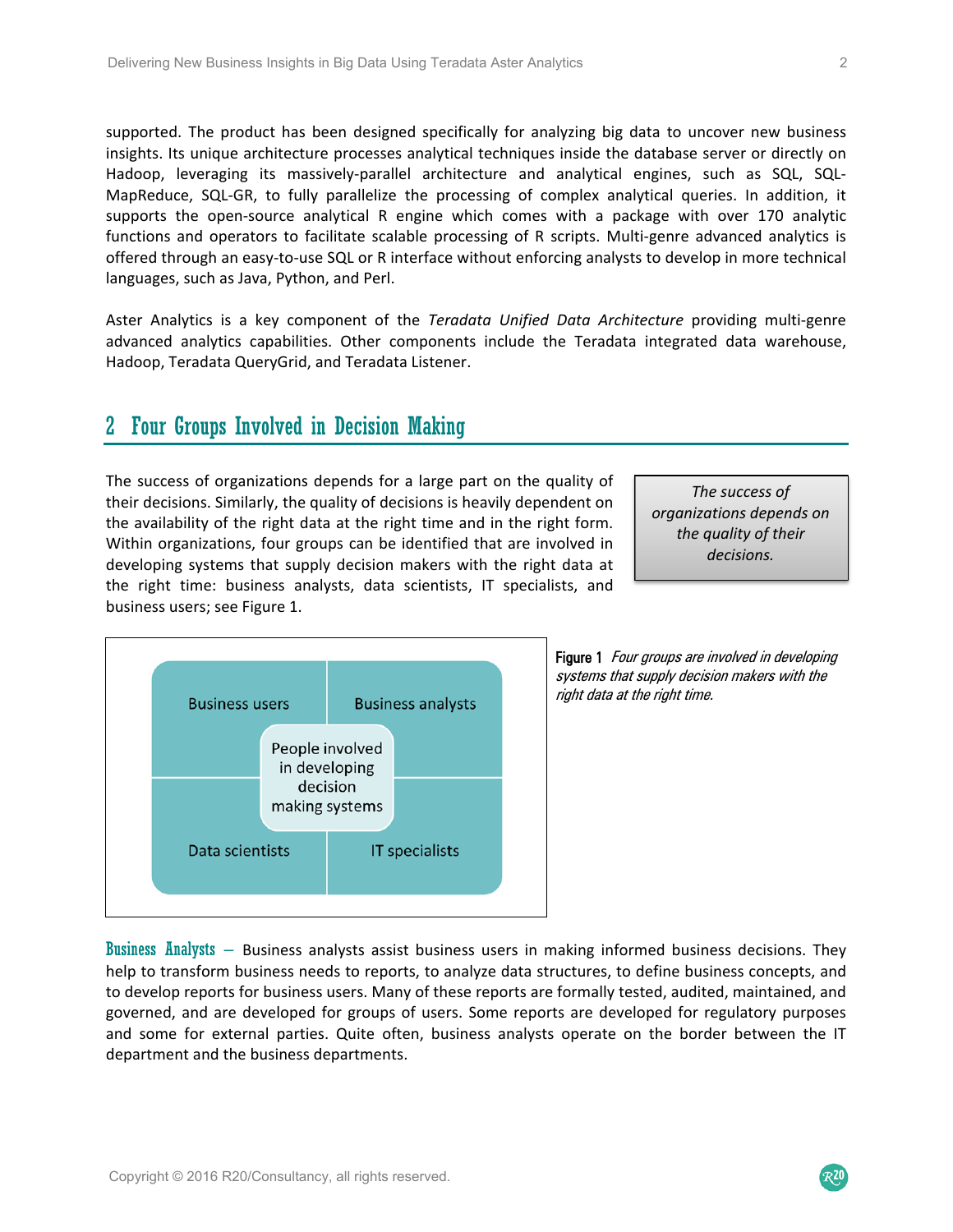The questions for which business analysts implement reports are often very precise and clear. Examples are:

- Show the revenues per sales region and per product group for the last two years?
- Show how many complaints we receive for each individual brand?
- What is the value of some financial key performance indicator?

The tools used by business analysts are good at reporting and visualization of the data to show business users what has happened within the organization. These tools allow business users to look at data at different aggregation levels, add filters, add dimensions, and so on. With respect to analytical techniques, the tools used are normally restricted to simple forecasting, interpolating and extrapolating techniques.

Data Scientists  $-$  Data science is about searching and analyzing data to discover new *business insights* that can lead to business opportunities.

*Data science is about searching and analyzing data to discover new business insights.* 

But what is a data scientist and what does (s)he do? For example, in an oil company the specialists responsible for analyzing soil test results to locate new oil fields or for analyzing new techniques to find new oil

fields faster, can be classified as data scientists. An actuary working for an insurance company is another clear example of a data scientist. They deploy mathematics, statistics, and financial theory to analyze the financial consequences of risk. Professors looking for cures for specific diseases by doing DNA research can also be classified as data scientists. Additionally, economists, mathematical technicians, and epidemiologists are also examples of data scientists.

Data scientists have always used a plethora of techniques and tools to do their job. They use different forms of analytics to find the business insights, including forecasting, predictive analytics, and prescriptive analytics. One can say that these techniques together form data science. To quote Wikipedia<sup>1</sup>: "Data science employs techniques and theories drawn from many fields within the broad areas of mathematics, statistics, chemometrics, information science, and computer science, including signal processing, probability models, machine learning, statistical learning, data mining, database, data engineering, pattern recognition and learning, visualization, predictive analytics, uncertainty modeling, data warehousing, data compression, computer programming, artificial intelligence, and high performance computing."

The questions data scientists try to answer are never that straightforward and cannot be answered by simply starting up a particular report or by firing up a pre-defined analysis. The challenge for them is that they don't always know exactly what they are looking for, although they probably have a feeling or inkling. In fact, they have hypotheses that they would like to test out. Examples of questions for which they try to find the answer are:

- What is a possible behavioral pattern of credit card usage that signifies a fraudulent action?
- What are other forms of data that can help us locate deeply buried oil fields more easily?
- How high is the financial risk when a 21 year old person with no job is given a mortgage?

To be successful, data scientists need business knowledge, need to understand the enterprise data, need to know how to deploy the technology and tools properly and efficiently, they must understand statistical

 $\mathcal{R}$ 20

<sup>1</sup> Wikipedia, *Data Science*, October 2015; see https://en.wikipedia.org/wiki/Data\_science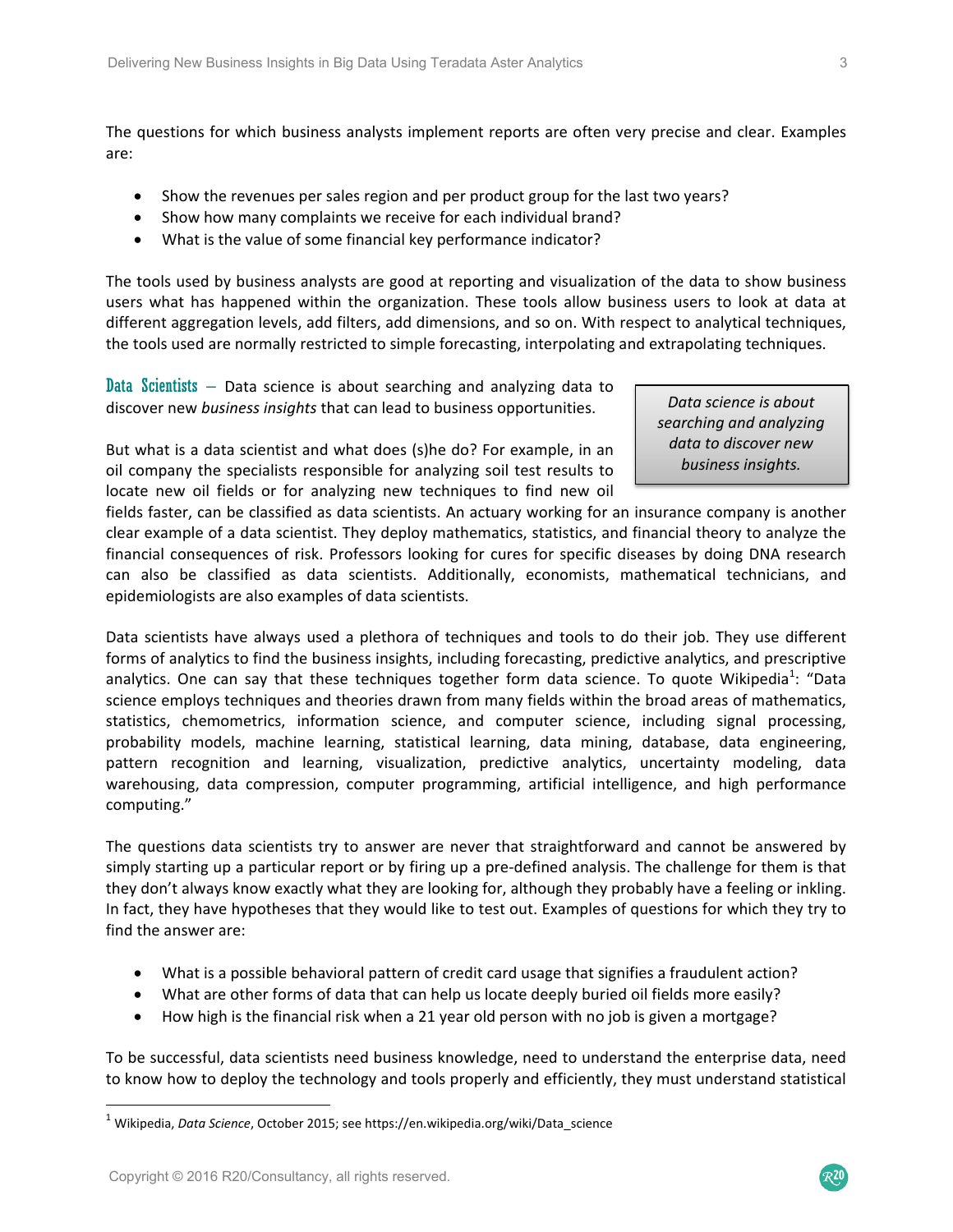techniques, visualization techniques, and most importantly, they need to know how to *interpret* the results. With respect to the tools, data scientists use a wide range of tools from the most advanced ones all the way up to simple spreadsheets, reporting tools, visualization tools, and even occasionally pen and paper.

Recently, the number of new powerful tools for analytics has skyrocketed. Their analytical breath has also improved. What was impossible twenty years ago can now be done by a simple push of the button. Especially with the coming of *big data* so many new technologies have been introduced to research data. For example, using

*Many tools for data science don't integrate well.* 

Hadoop technology, data scientists can now analyze data with a speed that was unthinkable a few years ago. This allows them to try out many more alternative hypotheses, ideas, and options, before a new business insight is found.

Unfortunately, this broad set of tools doesn't integrate very well. Results created with one tool cannot be passed easily to the next one. Also, each one has its own unique interface which costs valuable time to learn. And in addition, some of them are difficult to use.

IT Specialists – IT specialists, such as system analysts, programmers, and technical designers, are responsible for developing IT systems that gather data related to the business processes. Examples of such IT systems are inventory management systems, human resource systems, and call center systems. Besides producing new data, these systems also supply numerous business users throughout the organization with data. For example, a call center application allows call center operators to retrieve current contracts of a specific customer, or the inventory management system can show the current stock and dead stock levels of a product to business users. Having this type of data is very valuable for particular business decisions.

Business Users – Business users develop simple reports using simple, easy-to-use, and intuitive technologies such as spreadsheets and self‐service BI tools, such as Qlikview, Tableau, and Tibco Spotfire.

These tools allow business users to look at data from all angles and at different aggregation levels. For example, a human resource manager uses his own basic overview showing the workshops attended by employees, and a sales person uses his own spreadsheet showing the state of each lead. Some of these tools even support simple forecasting features. Commonly, these reports are simpler than the ones developed by business analysts. Most of the reports developed by business users are for private use only or for a very limited group of colleagues. Note

*To support their own decisions, business users use simple tools to view data from all angles and at different aggregation levels.* 

that the simplicity of these reports doesn't imply a restricted value to the decisions they make.

#### 3 Increasing the Analytical Strength of an Organization

For organizations to survive, to stay cost-effective and competitive, to react quickly, to increase customer care levels, to improve business processes, to personalize products, and so on, they must use analytics to uncover new business insights. In fact, they must increase their analytical strength. Therefore, the value of data science to improve the

*Organizations must increase their analytical strength.*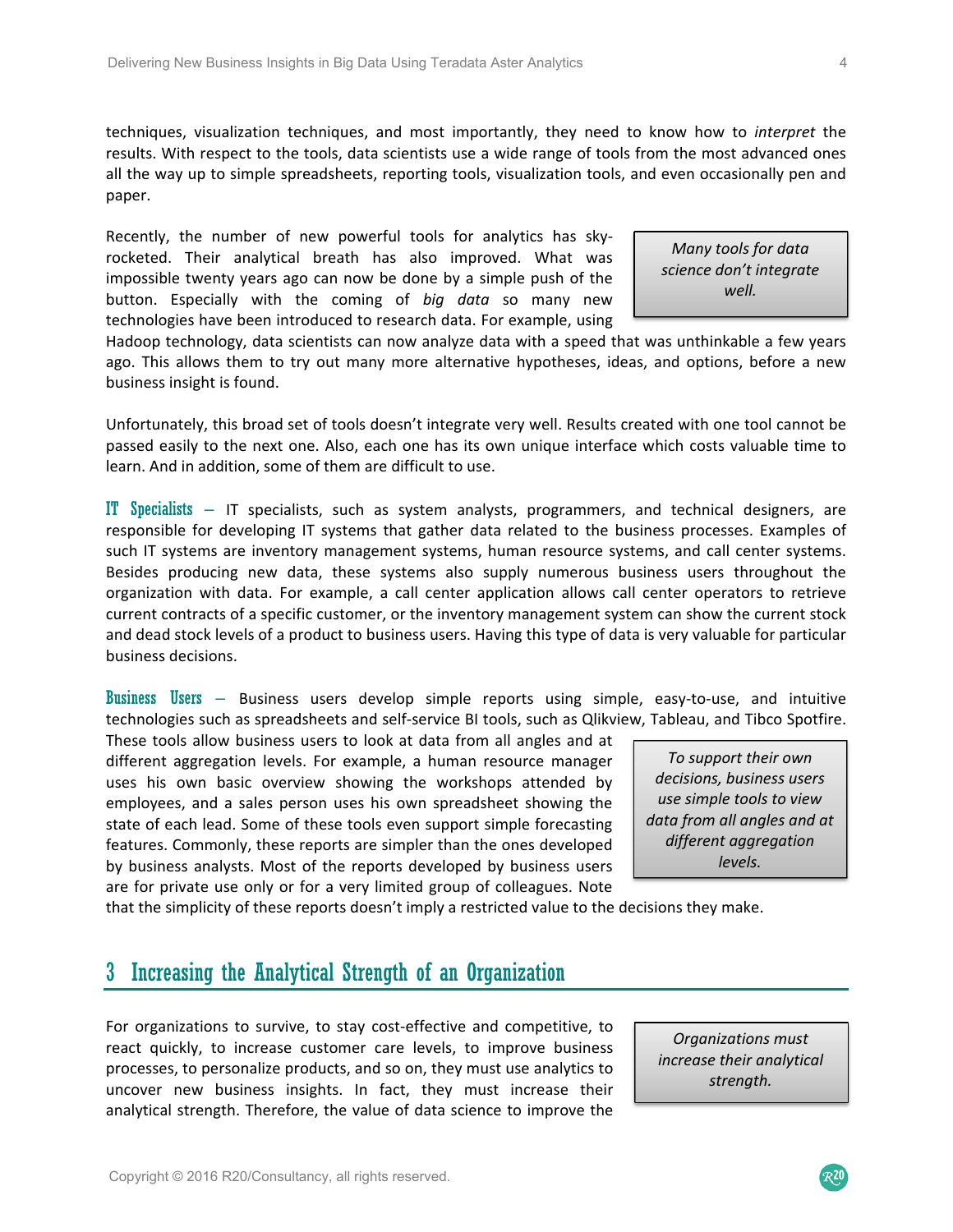decisions of an organization is undisputed. The models and information they deliver can make the difference between success and failure.

Unfortunately, of the four groups involved in delivering the right data only two deploy analytics: the business analysts and the data scientists, of which the business analysts are only responsible for a small fraction of all the analytics needed. Most of the real analytics is done by data scientists. This severely limits the analytical strength of an organization,

because data scientists are expensive and there is a considerable shortage of good data scientists:

- Expensive: Data scientists are usually expensive. Bloomberg Business<sup>2</sup> reports that the annual starting salaries for data scientists have gone up to over \$200,000. This implies that for many mid‐ size organizations data science is close to unaffordable, while these organizations can benefit from data science as much as large companies.
- **Scarce:** It can be difficult to find data scientists. Currently, there is a serious shortage of data scientists and this will probably be so in the foreseeable future. McKinsey<sup>3</sup> predicts that by 2018 demand for data scientists may be as much as sixty percent greater than the supply. And the Accenture Institute for High Performance<sup>4</sup> has indicated that there is simply not enough PhD talent to fill the data science jobs. The shortage is especially severe in the U.S. where eighty percent of new data scientist jobs created has not been filled.

To make data science affordable for every organization, and to deploy data science across the entire organization and not only by the high priests of data scientists, a larger group of people must become involved. It's important that people outside the small group of data scientists are also able to deploy the same set of data science techniques. And the first and most obvious group is the business analysts. They must be allowed and must be able to use the same

*Business analysts must become involved in discovering business insights using analytical techniques.* 

*Data scientists are expensive and a scarce resource.* 

analytical techniques and tools as the data scientists with the intention to improve and broaden the analytical strength of an organization.

When business analysts become involved in data science, it will also become more affordable for midsize organizations. It won't be a discipline anymore that only large organizations can afford. It will be data science for everyone, which allows every organization to increase their analytical strength.

Assets/DotCom/Documents/Global/PDF/Indurties\_17/Accenture‐Team‐Solution‐Data‐Scientist‐Shortage

<sup>2</sup> Bloomberg Business, *Help Wanted: Black Belts in Data*, June 4, 2015; see http://www.bloomberg.com/news/articles/2015‐06‐ 04/help‐wanted‐black‐belts‐in‐data

<sup>3</sup> McKinsey Global Institute, *Big Data: The Next Frontier for innovation, Competition, and Productivity*, June 2011; see http://www.mckinsey.com/insights/business\_technology/big\_data\_the\_next\_frontier\_for\_innovation

Accenture Institute for High Performance, *The Team Solution to the Data Scientist Shortage*, 2013; see https://www.accenture.com/ie-en/~/media/Accenture/Conversion-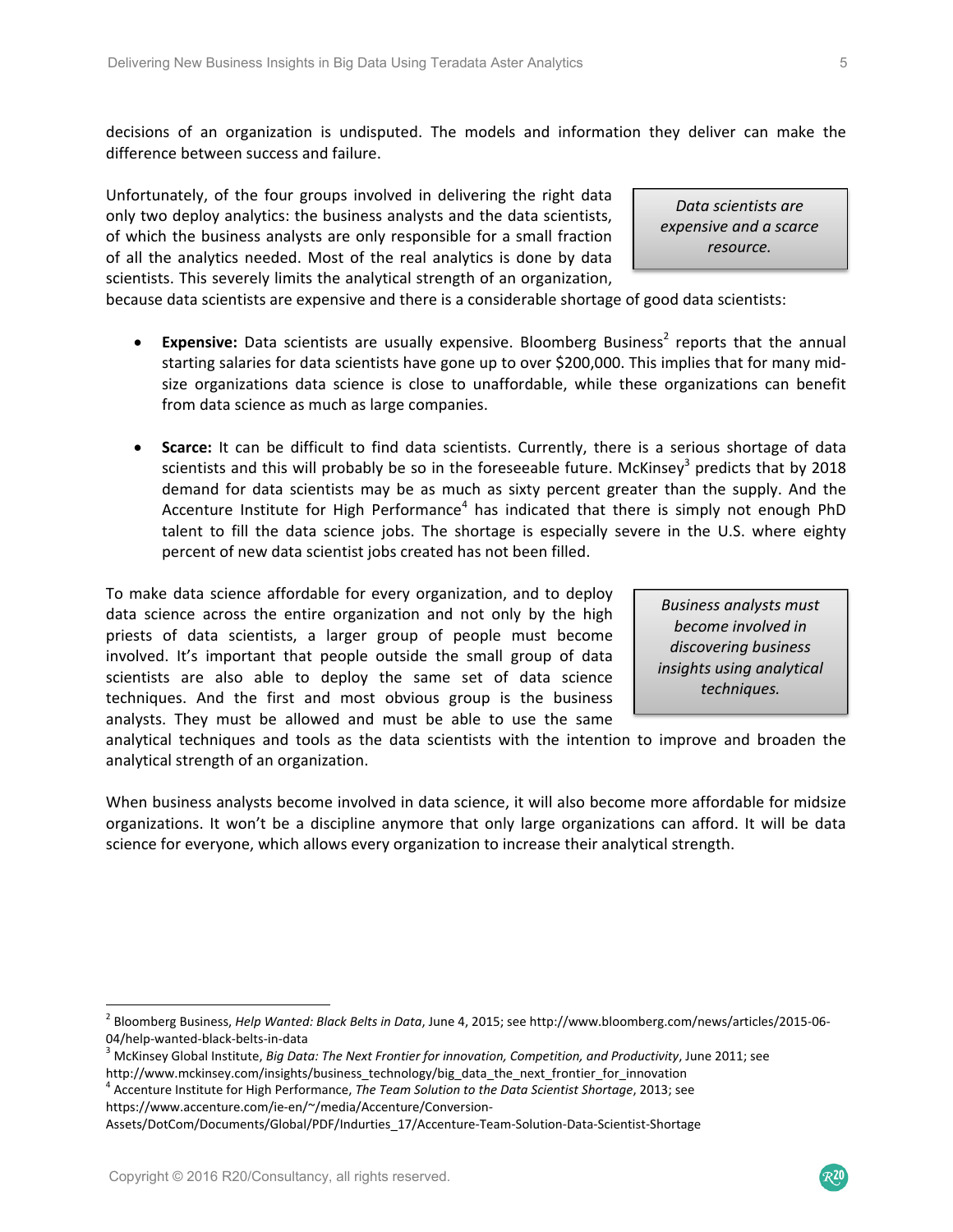### 4 Data Scientists and Business Analysts – Two Intertwining Disciplines

When business analysts become involved in analytics the boundary between their job and that of the data scientists, that used to be clear, will slowly fade. This section describes how the two disciplines, business analyst and data scientist, used to be complementary with respect to the analytical techniques they deployed, and why they will intertwine.

Complementary Disciplines – Once upon a time, data scientists with their sophisticated tools and techniques were seen as magicians who would work their magic in some ivory tower. Occasionally, they would come down to show and explain a new business insight that the organization could use to improve a business process, lower costs, or introduce a more effective way to address customers. Even before the dawn of computers, data scientists were important to organizations to make them, for example, more competitive, to win wars, or to make progress in medicine.

Data scientists didn't work very closely with business analysts. Although both disciplines try to find business insights, for a long time, they used different tool sets, they didn't always use the same data sources, they had different goals, and so on. Due to the need for analytical insights the two disciplines are intertwining.

Data scientists and business analysts may have been using the same data, but they used it differently. The work of data scientists is about searching and analyzing data to produce new business insights that can lead to business opportunities. Business analysts on the other hand develop reports for business users and help them to develop their own reports. These reports can be developed for each layer of the organization, from strategic to operational, and they can be standard reports but also incidental reports. Regardless of this, business analysis and data science must be seen as two complementary disciplines. Together they turn raw data into valuable information and business insights, and are responsible for supplying an organization with the right data at the right time and in the right form. Conclusion, the two disciplines used to be complementary.

Business Analysts Becoming Data Scientists – Normally, business analysts do not use the more advanced techniques deployed by data scientists. Their tools are designed for reporting and visualization of the data to show users what had happened within their organization. These tools allow users and analysts to look at data at different aggregation levels, add filters, add dimensions, and so on. If they need more statistical techniques, they are normally restricted to simple forecasting, interpolating and extrapolating techniques.

This change implies that the tools for analytics must be simplified and the techniques must be integrated. One of the reasons is that data scientists usually get the time to search for new business insights, while for business analysts time can be of essence, because they operate "closer to the business" and must deal with urgent problems for which solutions must be found. Especially analysts operating on the operational level may need answers in minutes.

Evidently, supporting this new group of users has a major impact on analytical solutions. They must make it easy for business analysts to use the more powerful tools easily and correctly. For example, analytical solutions may be using machine-learning techniques to assist the business analyst to pick the right predictive technique for a specific problem, or to propose a visualization form that fits the data to be presented. This helps to make sure the business analysts are deploying the analytical techniques and tools correctly.

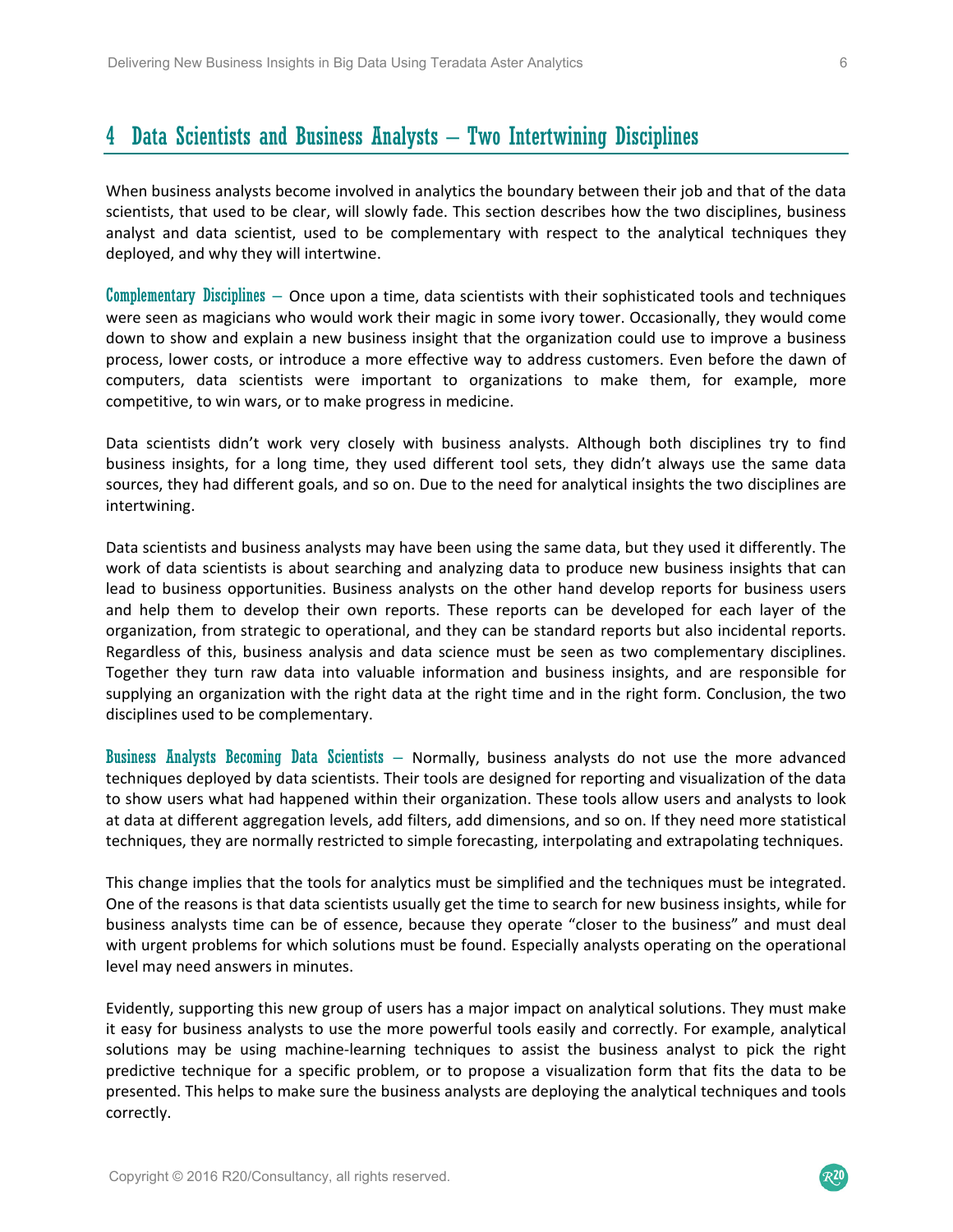Embedding Analytical Models  $-$  Another way in which the two disciplines intertwine is when the models created by the data scientists are used by the business analysts. This is done by *embedding* the models in the reports and visualizations developed by the business analysts for the business users. Embedding means that the analytical models are invoked from a standard report. For example, a business analyst needs to develop a report for a group of users that shows trivial data on each customer, such as address, birth date, products purchased, and also includes the risk that this customer will churn within a specific time period. The churn risk is a percentage calculated by a forecasting model. Technically, this means that when the user asks for the data, some of it comes straight from a database, while the churn risk is determined by invoking the analytical model developed by a data scientist.

This embedding of analytical models is very different from "the old days" where one report developed by the business analysts would show the more trivial data and a separate report developed by the data scientists would show the churn risk.

External Data Sources – More and more business analysts and data scientists no longer restrict themselves to *internally produced data* that comes from IT‐managed production systems. For their analysis they use all the data they can lay their hands on and that includes external data sources, such as social media data, open data, and public data. Especially with respect to open data, every day more data becomes publicly

*Mixing internal with external data will return the most complete and accurate business insights.* 

available. Examples are data sets containing weather-related data, medical data, pollution data, sociodemographic data, crime data, airport data, vehicle collision data, and so on. Especially governments have developed mountains of valuable data. At the time of writing there are 189,920 data sets with US government open data available at the website www.data.gov<sup>5</sup>. Especially tech-savvy data scientists are used to mix this external data with internal data to get the most complete and accurate *business insights*. But it must become easy for the business analysts as well to deploy analytical techniques on internal and external data.

New Data Storage Technology – *Hadoop* is one of the most popular new technologies for storing and analyzing *big data*. Unfortunately, Hadoop has been dominated by data scientist, because they had the technological skills to work with the somewhat technical interfaces of the analytical tools for Hadoop. But as more companies deploy Hadoop in their data architectures, a lot of important data is stored in Hadoop, and now that more business analysts become involved in data science, searching for business insights in these mountains of data must become easy for business analysts without these technical skills.

The Boundary Will Fade – To increase an organization's analytical strength the boundary between business analysts and data scientists must fade. Figure 2 shows the tools and techniques used by data scientists and business analysts. On the left the fading blue area above the dotted arrow indicates the tools used by business analysts today and below the dotted arrow the ones they use tomorrow.

Data Science for Everyone – To summarize, this realization that the two disciplines are much more intertwined than complementary, may well be the biggest challenge for many organizations in the world of analytics and discovering business insights. Analytical solutions must support this cooperative style of searching for business insights. Also, organizationally data scientists and business analysts must be placed "closer" together. The data scientists must leave their ivory towers and work together with the business

 $\mathcal{R}$ 20

<sup>5</sup> Data.gov, *The Home of the U.S. Government's Open Data*, December 2015; see www.data.gov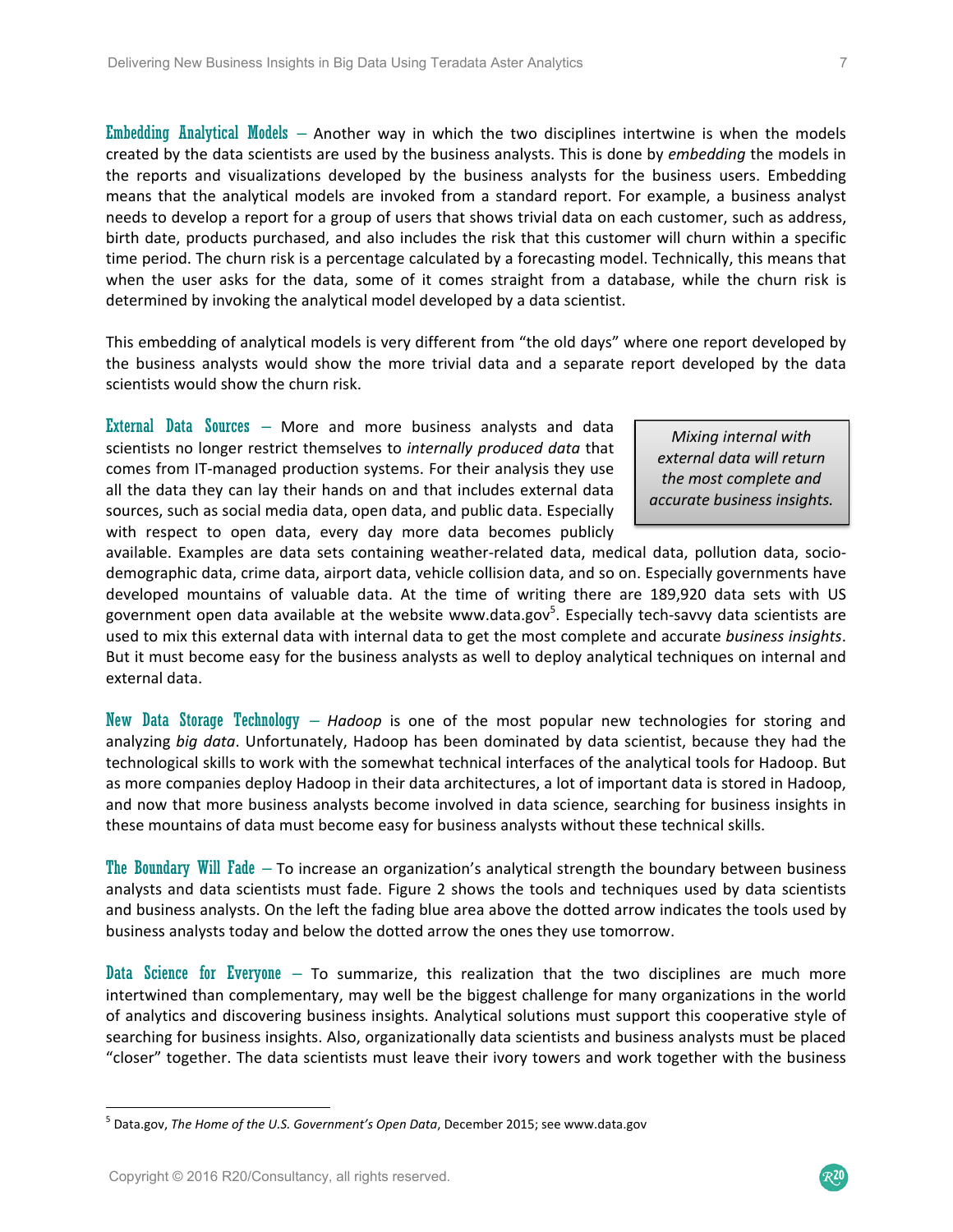analysts more frequently and more closely. If done correctly, the entire analytical strength of an organization will increase.



Figure 2 On the left in this figure the current tool usage by business analysts is shown and also the new situation of tool usage. Compare this to the tools used by data scientists as shown on the right.

#### 5 Requirements for an Analytical Solution

By allowing more disciplines to deploy analytical techniques, the bar is raised for *analytical solutions*. This section lists requirements for analytical solutions when they are used by data scientists *and* business analysts.

Business-Ready – Maybe at the  $time$  when the analytical tools were primarily used by data scientists there was an excuse for tools to be difficult to use and to be a little Spartan. With more people using the same technology, especially those without a technical or statistical

*Analytical solutions must be business‐ready.* 

background, the tools *must* be easy to use, well‐documented, and supported by the IT organization. There should be no need to be a technical expert to use them. The solution must allow everyone, and especially the business analysts, to apply the techniques commonly deployed by data scientists. In other words, they must be *business‐ready*.

Compare this with computers. The first generation of computers consisted of complex machines that could only be managed by specialists wearing cotton gloves and white lab coats. These machines were incredibly complex to use and really needed highly‐trained specialists. This changed over time, because more people wanted to use them. The result is that today computers are everywhere and are used by anyone. A key requirement was that the computers had to become much easier to use, like the analytical solutions have to.

Multi-Genre Advanced Analytics – Analytical solutions must support *multi‐ genre advanced analytics*. This implies that they must support the following two inter-related requirements with respect to analytical *Analytical solutions must support multi‐genre advanced analytics.* 

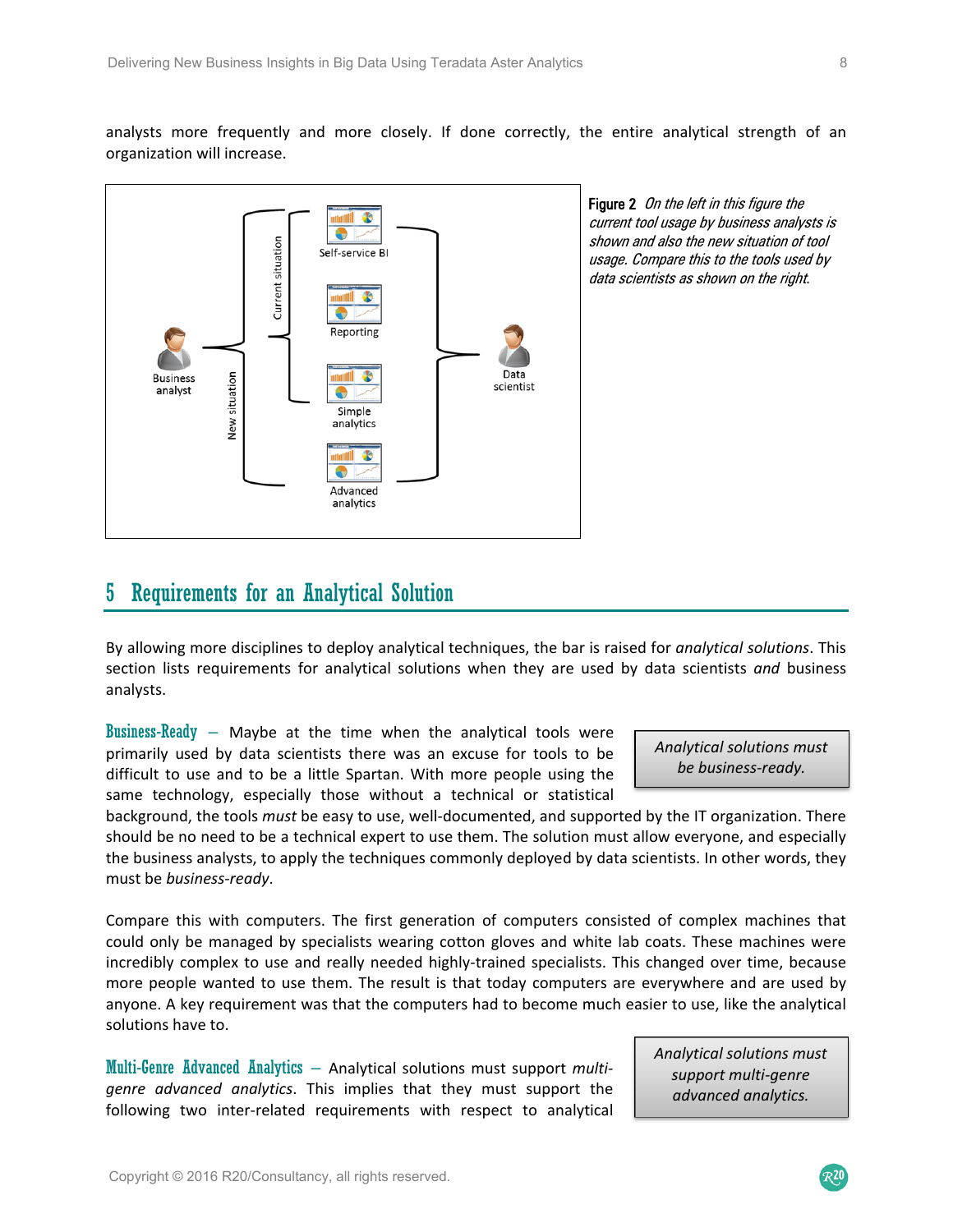result coming out of graph analytics in a forecasting technique, and finally they must be able to visualize that result geographically. When doing this, the results must be passed seamlessly from one analytical technique to another. In other words, the analytical solution must not offer a set of standalone techniques, but a set of techniques that *techniques.* 

can work together: an *integrated set of analytical techniques*. For example, when a retailer discovers that their online products are not selling as much as they had

forecasted, they want to understand why. Instead of assuming that pricing is the problem they can start looking at their website comments and social media data. They may find many negative feedbacks about the user experience on their site. They can decide to use path analysis to determine how long or hard it is for an online shopper. The analysts of this retailer need multi-genre advanced analytics. Aster Analytics can support this by integrating standard SQL query analytics (sale volumes) with text/sentiment analytics and nPath to study site usability. This is real multi‐genre advanced analytics in action.

Also, sophisticated analytical models must be easy to use for business analysts when developing reports for business users. For example, an analyst must be able to use his preferred reporting tool, such as Qlikview or BusinessObjects, to develop a report that shows for each sales region the total sales over the last three years and that also shows for each region the predicted sales using some advanced forecasting technique. It must be a seamless integration.

To summarize, analytical solutions must support multi‐genre advanced analytics. They must be like Swiss army knives that can do everything. Multiple analytical techniques must be supported in a coherent, consistent, and integrated way.

Data Scalability – Many traditional information systems store and manage large numbers of records. The last years, big data systems have been developed that store amounts of data magnitudes larger than those in these more traditional systems. For example, click-stream applications, sensor-based applications, and image processing applications all generate massive numbers of records per day. The

techniques: first, they must support a wide range of analytical techniques and, second, these techniques must be integrated.

Many analytical solutions support only one or two analytical techniques. For example, they only support graph analytics, text analytics, or offer demographic visualization techniques. In a way, such solutions can be categorized as *one‐trick pony solutions*. The analytical demands of today require that data scientists and business analysts can deploy a multitude of analytical techniques, including simple reporting techniques; classic

statistical techniques, such as forecasting, predictive modeling, and clustering; data mining techniques; data visualization techniques such as affinity visualization, scatter clouds, geo-visualization techniques; and time-series analysis. There should be no need to switch to other tools when analysts switch techniques, because this would involve too much change. They must learn how to work with all these tools, specifications related to data sets must be replicated for each tool, and so on. Especially for business analysts this is unacceptable.

The second requirement is that analytical solutions must allow analysts to *combine* multiple analytical techniques seamlessly for more holistic insights. For example, data scientists must be able to apply graph analytics to analyze a specific data set, then they must be able to use this

*Multi‐genre advanced analytics implies support for a wide range of analytical techniques.* 

*Multi‐genre advanced analytics implies an integrated set of analytical* 

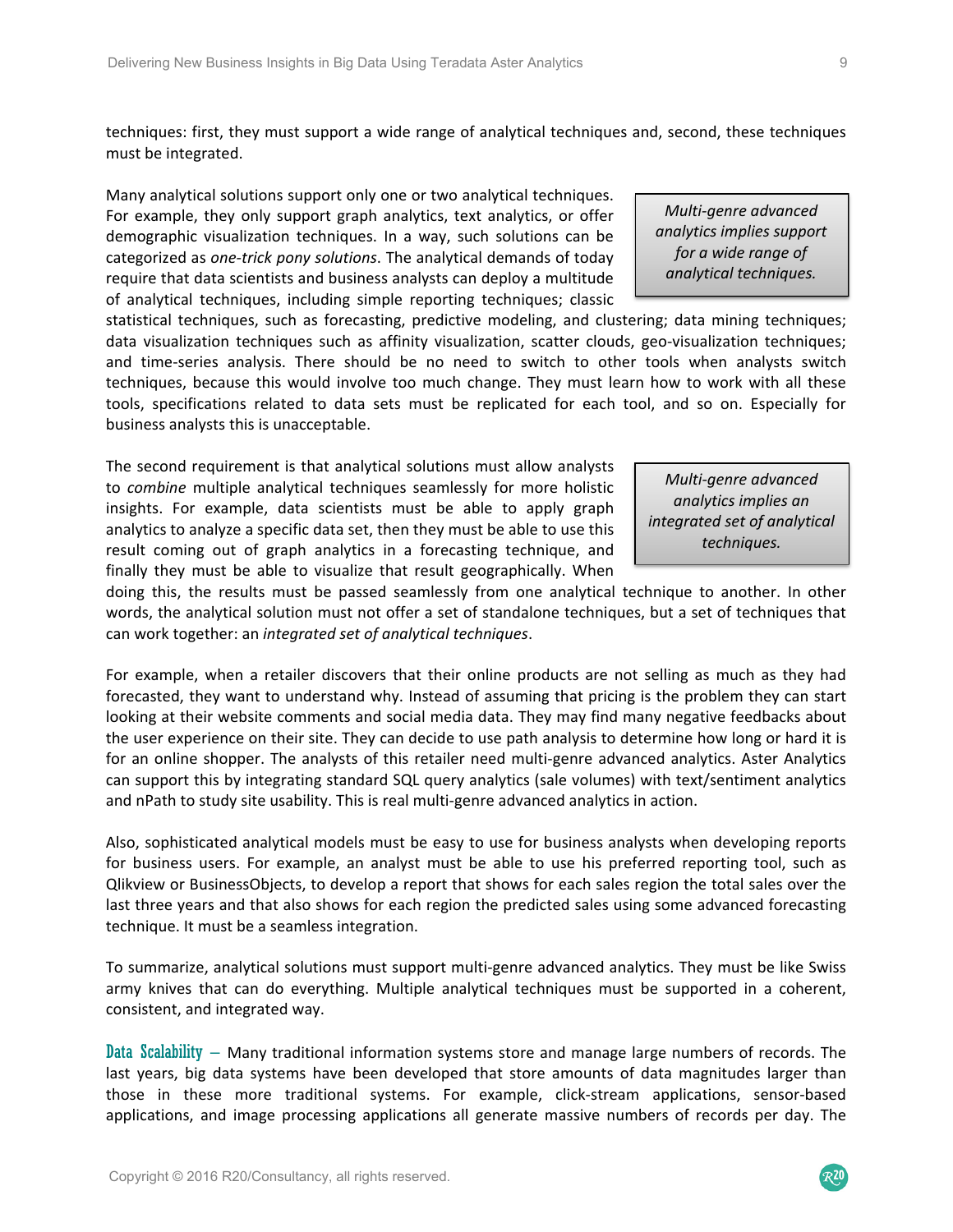amount of records stored surpasses more often than not hundreds of millions of records. According to Google's CEO, Eric Schmidt "Every two days we create as much information as we did from the dawn of civilization up until 2003".

Because big data systems store data on such a detailed level, older analytical tools and techniques used to

deploy sampling or aggregation techniques to handle these big data sets. Working with the entire data set would take too long. But sampling and aggregation can hide potential new business insights. Therefore, an analytical solution must allow data scientists and business analysts to

*Analytical solutions must offer data scalability.* 

analyze all the big data fast and efficiently to uncover business insights that have always been hidden. In other words, an analytical solution must offer *data scalability*. Data scalability<sup>6</sup> is the ability of a system to store, manipulate, analyze, and process ever increasing amounts of data without reducing overall system availability, performance, or throughput.

Heterogeneous Data Access  $-$  Most users of BI systems find the data they need in the enterprise data warehouse or in one of the data marts. This is not always the case for data scientists, because the data they need can be hidden in numerous data stores of which the data warehouse is probably just one. For example, they may want to include data from external websites in their research, data from one of the many open data sources, results from their own tests and studies, textual data in documents, and so on. Data scientists are *data-greedy*. For them the rule is: more is better, because by being able to analyze more data, more valuable insights can reveal themselves.

The same requirement applies for business analysts when they deploy the same techniques as the data scientists. Therefore, an analytical solution must make it easy to access multiple data stores, including data stores using different technologies. In addition, the platform must allow mixing and matching of data from this heterogeneous set of data stores.

In fact, the platform must present to the business analysts and data scientists this heterogeneous set of data stores as one *logical database*. For them, it's irrelevant which data storage technology is used to store the data. That just slows down analysis. The platform must allow both disciplines to work seamlessly with data wherever it's stored.

*Analytical solutions must present all the data as one logical database.* 

Self-Service BI – With the coming of *self‐service BI tools* designed specifically for business users, such as QlikView, Tableau, and Tibco's Spotfire, users were given the *freedom* to develop their own reports. Their intuitive, graphical, and easy‐to‐use interfaces make it possible for business users with minimal or no IT background to develop their own reports and to analyze the data every way they want. One reason why these tools have become a success is because they help users to analyze data with the speed the business requires.

In the beginning, these products only allowed users to determine and change the visualization of the data interactively. Next, the tools came that gave them more self-service reporting capabilities, and eventually some analytical functionality was added as well.

<sup>6</sup> Eugene Ciurana, *Getting Started with NoSQL and Data Scalability*, see http://refcardz.dzone.com/refcardz/getting‐started‐nosql‐ and‐data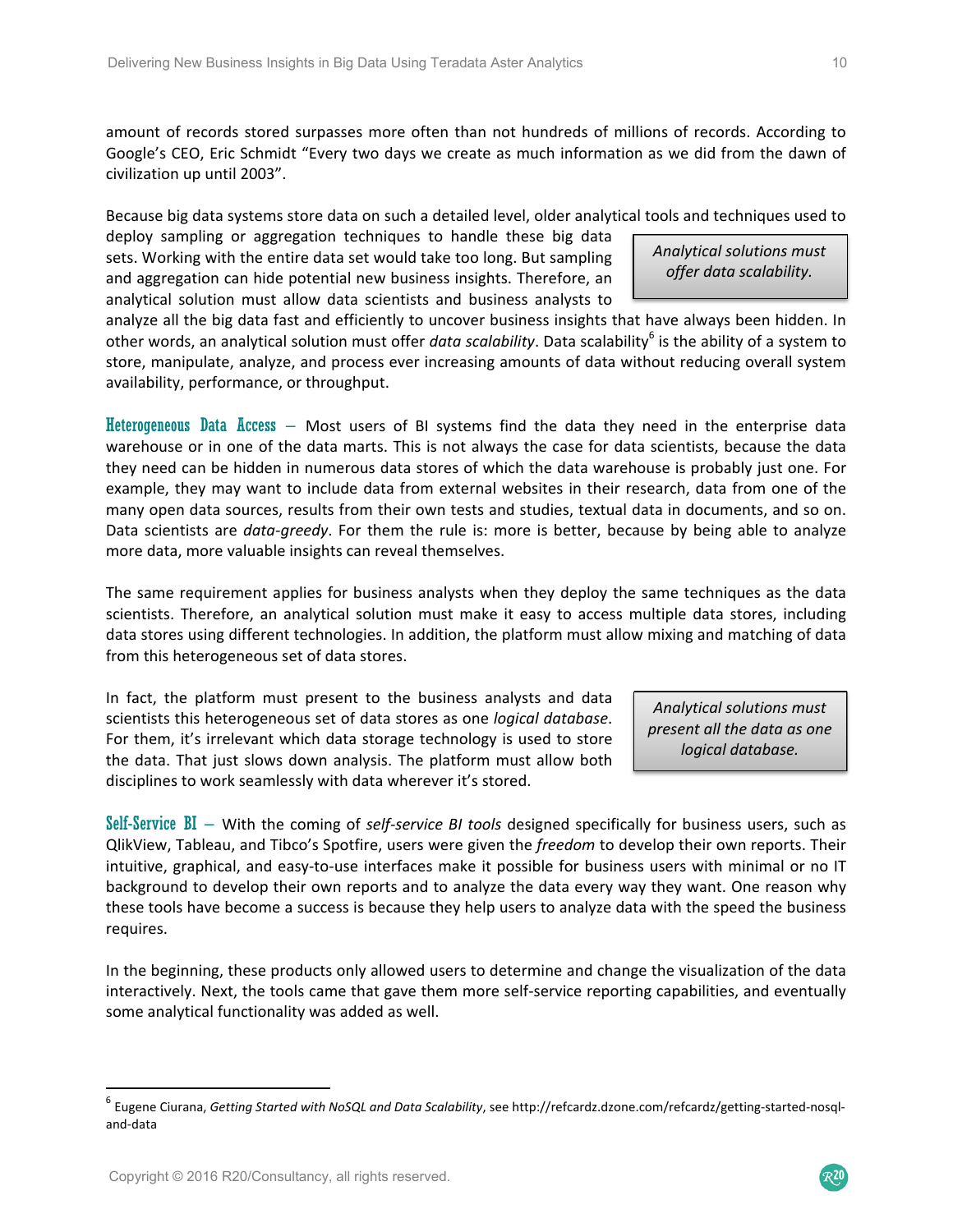must support *high‐performance analytics*.

Copyright © 2016 R20/Consultancy, all rights reserved.

*performance analytics* is not just a nice‐to‐have feature, it's crucial.

 $High-Performance$  Analytics  $-$  It sounds like kicking in an open door, but for multiple reasons, it's important that an analytical solution is capable of executing its analytical functions fast on big data. In other words, they

The first reason is that data scientists always try to analyze as many alternative models as possible. By adding new variables and changing existing variables, the scientist tries to discover a more fitting and accurate model. When, every time another option is tried, a data scientist has to wait ten minutes before an answer is returned, it stalls the thinking process considerably. They will tend to skip many alternatives purely because of time. They will think twice before they try something out. Therefore, analytical solutions must be able to analyze massive amounts of data fast, because the costs of not finding the perfect model due to poor performance can be high.

The second reason why speed is important is when the models are embedded within the reports of users. Take the customer churn example again. Imagine that every time a user retrieves data on a customer including the churn risk, he has to wait fifteen seconds. For a user with an operational responsibility, this is unacceptable. Imagine this user works in a call center and he has that customer on the phone and he must tell the customer to wait a minute before all the data pops up. Again, this is unacceptable. *High‐*

The third reason is related to *real‐time applications* where analytics must be executed real‐time, no form of delay is acceptable. Take for example streaming applications or some of the systems developed for the *Internet of Things* (IoT). Here, the challenge is that massive amounts of messages are being received and must be analyzed real‐time. This definitely requires that the solution supports high‐performance analytics.

The amount of complex values that organizations store is increasing. If not already, analytics of large sets of complex values will be on everyone's agenda in the near future. It's important that an analytical solution allows data scientists and business analysts to analyze such complex values. Therefore, the solution must make it possible to work with so‐called *schema‐less* data.

service usage, so that almost every user can use these functions in a simple, intuitive, and interactive way. An analytical solution must provide the users of self‐service BI tools the ability to invoke sophisticated analytical functions but with the same ease as with which

they invoke the reporting and visualization functions. This would definitely make data science ready for the masses.

Analytics of Complex Data Structures – Most data values stored in SQL database servers are simple numbers, strings, and dates. But in more and more systems, data has a complex data structure. Examples are weblog entries, sensor messages, text documents, and audio streams. Obviously, these data values do have structure, but that structure is not simple and straightforward. For example, a business analyst may want to analyze an external open data set that contains socio-demographic data. Such a data set may contain its data in a JSON format using all kinds of non‐flat structures.

What is needed is that powerful analytical functionality is added for self-

*Analytical solutions must be able to work with schema‐less data.* 

*Analytical solutions must support high‐performance analytics.* 

*Analytical solutions must make data science ready for the masses.*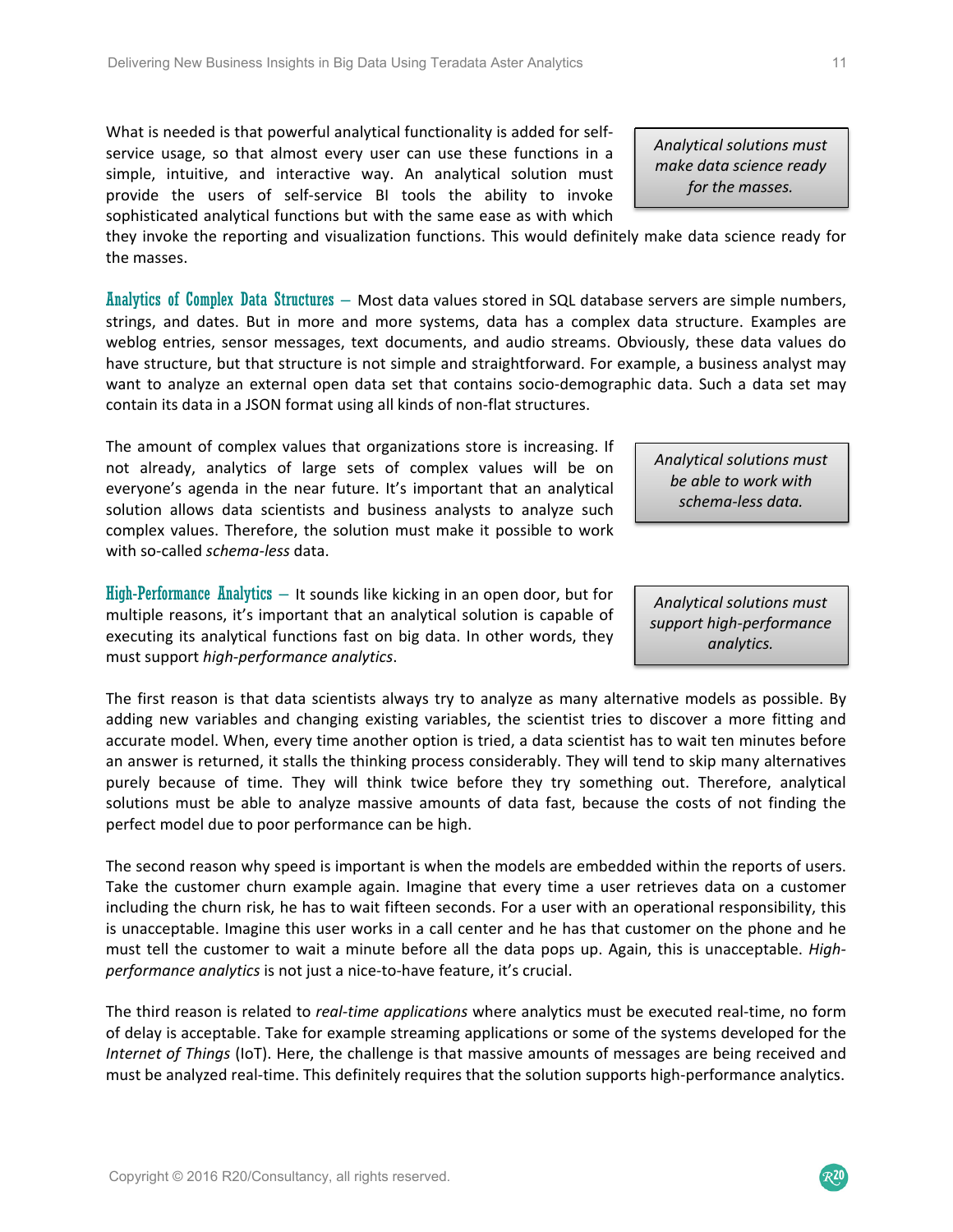### 6 Overview of Teradata Aster Analytics

*Teradata Aster Analytics* is Teradata's analytical solution for multi‐genre advanced analytics on diverse data sets. On the outside, Aster Analytics looks like any other SQL database server. It supports standard SQL and all the common APIs, such as ODBC and JDBC, so that it can be accessed by all the popular analytical and reporting tools. What's inside makes the product special. The product has been designed specifically for analyzing big data to uncover new business insights. Its unique

*Aster Analytics is an analytical solution for multi‐genre advanced analytics on diverse data sets.* 

architecture runs analytical techniques, leveraging its massively-parallel architecture to fully parallelize the processing of complex analytical queries. Aster Analytics supports SQL, SQL‐MapReduce, SQL‐GR, and R to provide analytics with a broad and powerful set of functions.

This section describes the key and distinguishing characteristics of Teradata Aster Analytics.

Wide Range of Analytical Functions – Aster Analytics is definitely not a onetrick pony solution, on the contrary, it supports a wide range of analytical functions:

*Aster Analytics supports a wide range of analytical functions.* 

- path and pattern analysis
- statistical analysis (such as histogram, decision tree, correlation, regression, Naïve Bayes classifier)
- graph and relational analysis (such as closeness, pagerank, gtree, and betweenness)
- text analysis and mining (such as sentiment analysis, text categorization, and nGram)
- cluster analysis (such as k‐means, canopy, minhash, basket analysis, and collaborative filter)
- machine learning (such as generalized linear model, kmeans, and principal component analysis)

Most of them are available in the form of SQL stored functions that can be invoked from every SQL query. The syntax for these functions is compliant to the ANSI SQL standard. See Appendix A for a complete list of functions supported by Aster Analytics.

The Analytic Engines – Most of the functionality for data science and analytics offered by Aster Analytics is available through the SQL interface for the following analytic engines: SQL, SQL‐MapReduce, and SQL‐GR.

- **SQL:** As indicated, Aster Analytics supports an ANSI‐compliant SQL engine. Because of its support for SQL, which is the most popular database language, any reporting or analytical tool can access Aster Analytics. It's an "open" analytical solution which is not based on some proprietary language. The SQL engine makes Aster Analytics suitable for any type of query workloads, making it an ideal platform for *business analysts.*
- **SQL‐MapReduce:** SQL‐MapReduce is based on a combination of SQL and a programming model researched by Google called *MapReduce*. The goal of MapReduce is to distribute the processing of analytical functions over as many processors as possible. Analytical functions that are hard to parallelize by most database servers, can be implemented inside MapReduce functions. Values with complex structures and multi-structured records can be processed efficiently. MapReduce functions can be developed that transform the complex values in simple values when the data is retrieved from disk and before it's passed to the applications. Because the execution of these functions is parallelized, schema‐on‐read is fast.

 $\mathcal{R}$ 20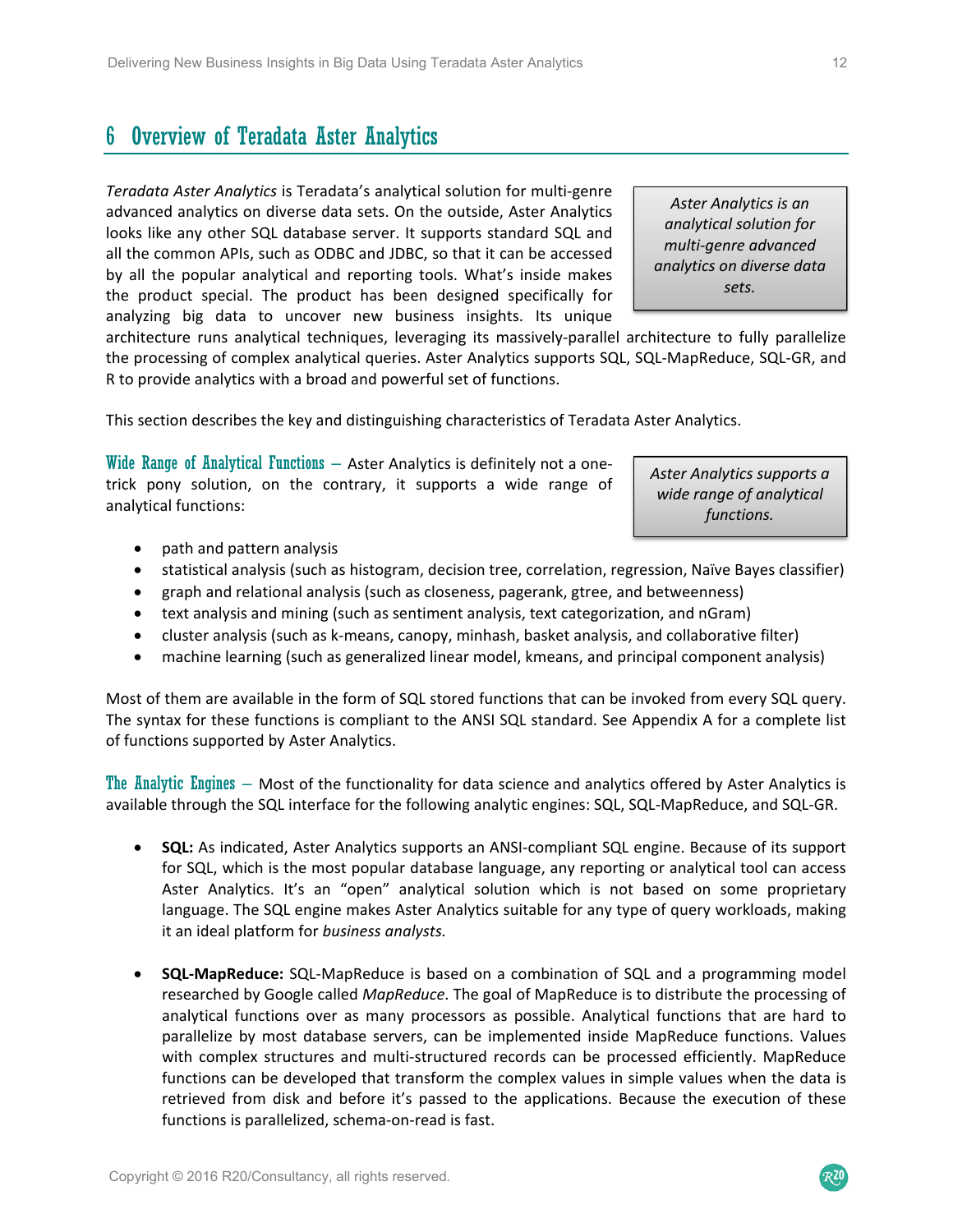- **SQL-GR:** The *SQL-GR engine is* a native graph processing engine that allows for powerful graph analysis on large data sets. Possible use cases are social network/influencer analysis, fraud detection, supply chain management, network analysis and threat detection, and money laundering. As the Aster R functions, the Aster SQL-GR functions for graph analytics are implemented as SQL‐MapReduce functions and are therefore fully integrated with all the other functions.
- **R Engine:** Aster Analytics also supports the open‐source R language, enabling business analysts to run their custom analytic scripts. Because Aster Analytics supports standard R leveraging the Aster MPP architecture, analytical models developed on other R implementations can be ported to run concurrently across multiple compute units within Aster Analytics. Aster's R

*Aster's R engine is a scalable implementation of the open‐source R language.* 

implementation is not a bare-bone implementation, but comes with a package with over 170 prebuilt analytic functions and operators to facilitate scalable processing of R scripts. These functions convert R commands to SQL or SQL‐MapReduce code to run across all the data in the entire database, eliminating the need to partition or sample data.

Integrated Set of Analytical Functions – All the analytical functions are implemented as SQL functions and therefore can be combined. The result of one function can be passed on seamlessly to the next function, as easy as the result of one SQL subquery can be passed on to the next subquery. In other words, all the functions can be mixed and matched. For example, an analyst can first use the function to sessionize weblog entries. Next, the function for sentiment analysis can be deployed on the intermediate result created by the sessionize function, and finally, this intermediate result is visualized through another SQL‐ MapReduce function. Or, a graph function can be invoked to find the members in a social media network of a specific customer, and next the result is passed to an analytical function to find tweets from those members and apply sentiment analysis on them. Technically, this can all be done with one SQL query.

Note that when combining functions, Aster Analytics doesn't store intermediate results with data after the processing of each function.

Teradata Aster Analytics on Hadoop – A special version of Aster Analytics operates natively on *Hadoop* and is called *Teradata Aster Analytics on Hadoop*. The key difference between Aster Analytics and Aster Analytics on Hadoop is that the former uses its own file system and can access data stored in the *Hadoop Distributed File System* (HDFS). The latter has been designed and optimized to use HDFS as the key file system. The special version runs on Hadoop as a native, first-class engine just like Apache Spark and Apache Hive. Aster Analytics on Hadoop can use the existing Hortonworks and Cloudera Hadoop system.

But the two products only differ in this aspect of data storage. From an analytical viewpoint the two Aster products are identical. Aster Analytics on Hadoop also supports SQL‐MapReduce, SQL‐GR, Aster R, multi‐ genre advanced analytics, integrated set of analytical techniques, AppCenter, and so on.

The business‐ready nature of Aster Analytics on Hadoop allows a larger community to analyze data stored in Hadoop. Moreover, it supports iterative analytics to rapidly uncover insights. It also allows business analysts and data scientists to use their own preferred analytical tools to analyze Hadoop data. In that way, it protects their existing skillset.

 $R$ 20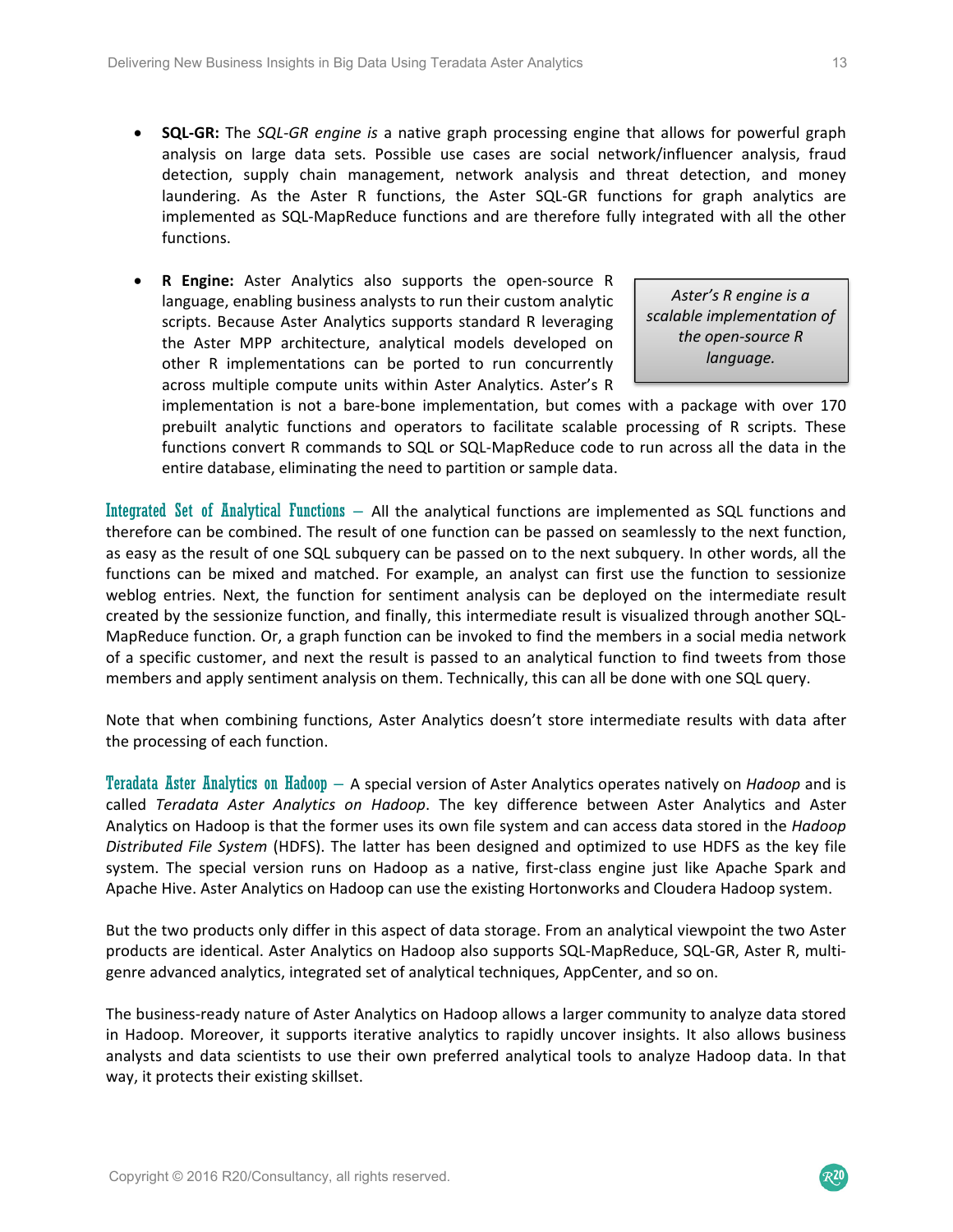The Teradata Unified Data Architecture  $-$  From its first day of inception, Aster Analytics has been an analytical solution for advanced forms of analytics on big data. Since that day the product has evolved and is now a part of the *Teradata Unified Data Architecture*  (UDA). The UDA is a fully integrated set of tools, allowing analysts to use data stored in Hadoop, Teradata, and Aster as if it is all stored in one logical database.

*Teradata Aster Analytics is an integrated part of the Teradata Unified Data Architecture.* 

Teradata Aster Analytics is a key component of the ecosystem. Other components are the Teradata Database itself, Hadoop, QueryGrid, and Teradata Listener. A high-level overview of the Teradata UDA is presented in Figure 3.



Figure 3 The Teradata Unified Data Architecture includes the Teradata Database, Teradata Aster Analytics, Hadoop, QueryGrid, and Listener.

*Teradata QueryGrid* is the traffic cop in this eco‐system. If Teradata or Aster Analytics needs data from one of the other data sources, it asks QueryGrid to get that data. QueryGrid is also responsible for federating the data from multiple databases, so, if an application wants to join a table in Hadoop with a table in Aster, QueryGrid makes sure the join is processed efficiently.

*Teradata QueryGrid is the traffic cop of the Teradata Unified Data Architecture.* 

 $R^{20}$ 

For the applications and users QueryGrid hides the distribution of tables across the three platforms. For example, a query can be defined in Aster Analytics that points to a table stored in Teradata or in Hadoop. For users there is no difference when this table is queried or a table whose data is stored natively in Aster Analytics. Aster Analytics knows that the table being accessed is stored somewhere else and passes the query to QueryGrid which takes care that the right data source is accessed.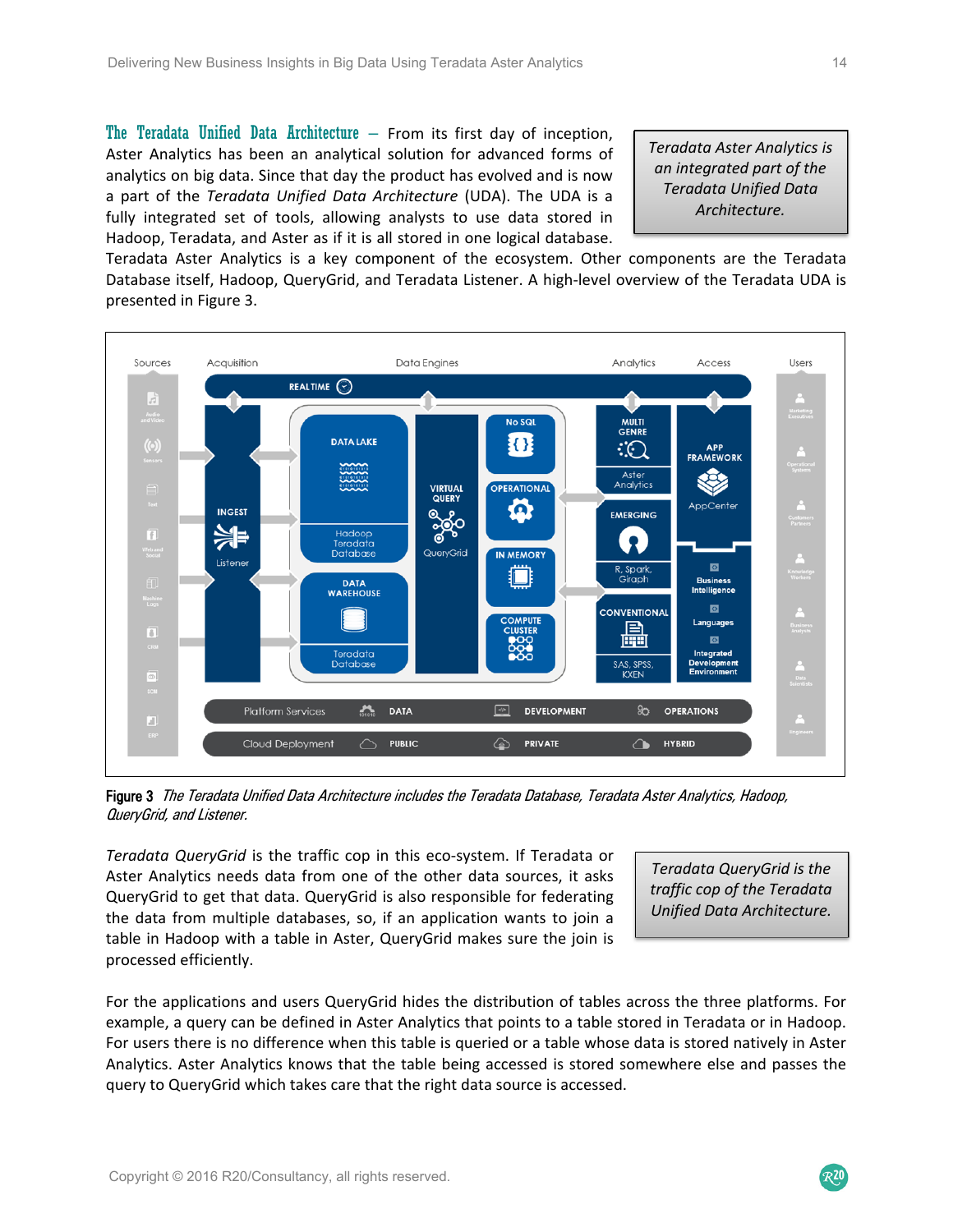In this process, Aster Analytics and QueryGrid together try to "pushdown" processing when it makes sense. They try to execute as much of the query operations on the data source itself with the intention to minimize the amount of data movement between systems. This can be done for many operations, but not for all. Especially, many of the advanced analytical functions supported by Aster Analytics cannot be executed by Teradata or Hadoop. In this case, the data needed for the functions is extracted from Teradata or Hadoop and copied to Aster Analytics and then the execution of the functions is done by Aster Analytics itself.

Teradata Database users are also allowed to invoke the advanced analytical functions of Teradata Aster Analytics. The Teradata Database recognizes that Aster Analytics functions are invoked and it requests Teradata Aster Analytics to execute these functions. This may mean that data must be moved from Teradata or Hadoop to Teradata Aster Analytics as well. To the users it feels as if all the processing was done by Teradata itself and on data stored in a Teradata database. All this processing is seamlessly done across the eco‐system in which QueryGrid plays a key role.

The Teradata Aster AppCenter  $-$  The SQL interface, the extensive set of analytical functions, and the ability to combine functions, allow for almost unlimited forms of analytics. With *Teradata Aster AppCenter* all this functionality can be hidden in pre‐built analytical applications; see Figure 4. Data scientists and business analysts can develop a sophisticated analytical model consisting of complex formulas, functions, SQL statements, and Java code. With AppCenter all of this logic can be wrapped into a simple application. Such apps can be made available to

*With AppCenter all the analytical power of Teradata Aster Analytics can made available to business users through simple‐to‐use apps.* 

all kinds of users to invoke their analytics. Via the web‐based interface users can invoke the apps via a web browser on many devices, including tablets and smartphones. AppCenter makes invoking analytical functions very easy. In fact, the wrapped functionality can be invoked by everyone. AppCenter supports self‐service analytics.

| iPad <sub>P</sub>                                                                                         |                                        |                                   | 1:54 PM                                   |                                 |                    | 83%             |
|-----------------------------------------------------------------------------------------------------------|----------------------------------------|-----------------------------------|-------------------------------------------|---------------------------------|--------------------|-----------------|
| $\mathbbm{m}$<br>8                                                                                        |                                        |                                   | ■ 10.80.163.50                            |                                 | C                  |                 |
| <b>TERADATA AppCenter</b><br>$\equiv$                                                                     | B.<br>$\odot$                          | <b>G: E</b>                       | - 2                                       | ö                               | G                  | Welcome, admin. |
| Apps<br>All Apps<br>Recent                                                                                | $\sim$<br>All Apps =                   | List<br>Icons                     | Build an App                              | <b>O</b> Install an App         | Search             | $\alpha$        |
| Active<br><b>Drafts</b><br>■ App Building                                                                 |                                        | ana                               | ٠                                         |                                 |                    |                 |
| <b>Create Collection</b>                                                                                  | Import CSV                             | Key Words                         | Network Analysis                          | Pattern Matcher                 | Popular Topics     |                 |
| Reports<br>All Reports<br>My Reports                                                                      | n                                      |                                   |                                           | ⊟                               |                    |                 |
| Favorites<br>Recent                                                                                       | <b>Table Data</b><br>Distribution      | Sentiment<br>Analysis             | <b>Table View</b>                         | Teradata-Aster<br>Data Transfer | <b>Text Tagger</b> |                 |
| Shared By Me<br>Shared With Me                                                                            | ↓ App Building Examples                |                                   |                                           |                                 |                    |                 |
| Create Library                                                                                            |                                        |                                   | 404                                       |                                 |                    |                 |
| AppCenter 6.0-Express-r44261<br>Copyright (c) 2014-2015,<br>Teradata Corporation.<br>All rights reserved. | Shopping<br>Analyzer - Java<br>Example | Affinity Analyzer -<br>SQLExample | Pages Leading To<br>Error -<br>SQLExample |                                 |                    |                 |

Figure 4 *With AppCenter complex* analytical functions can be made available to business users through a simple interface.

Aster Analytics also includes the ability to package models and all associated data transformations into implementation modules that can be applied in real time. For example, a customer churn model that creates a likelihood score for each customer can be applied as new raw data streams in without the need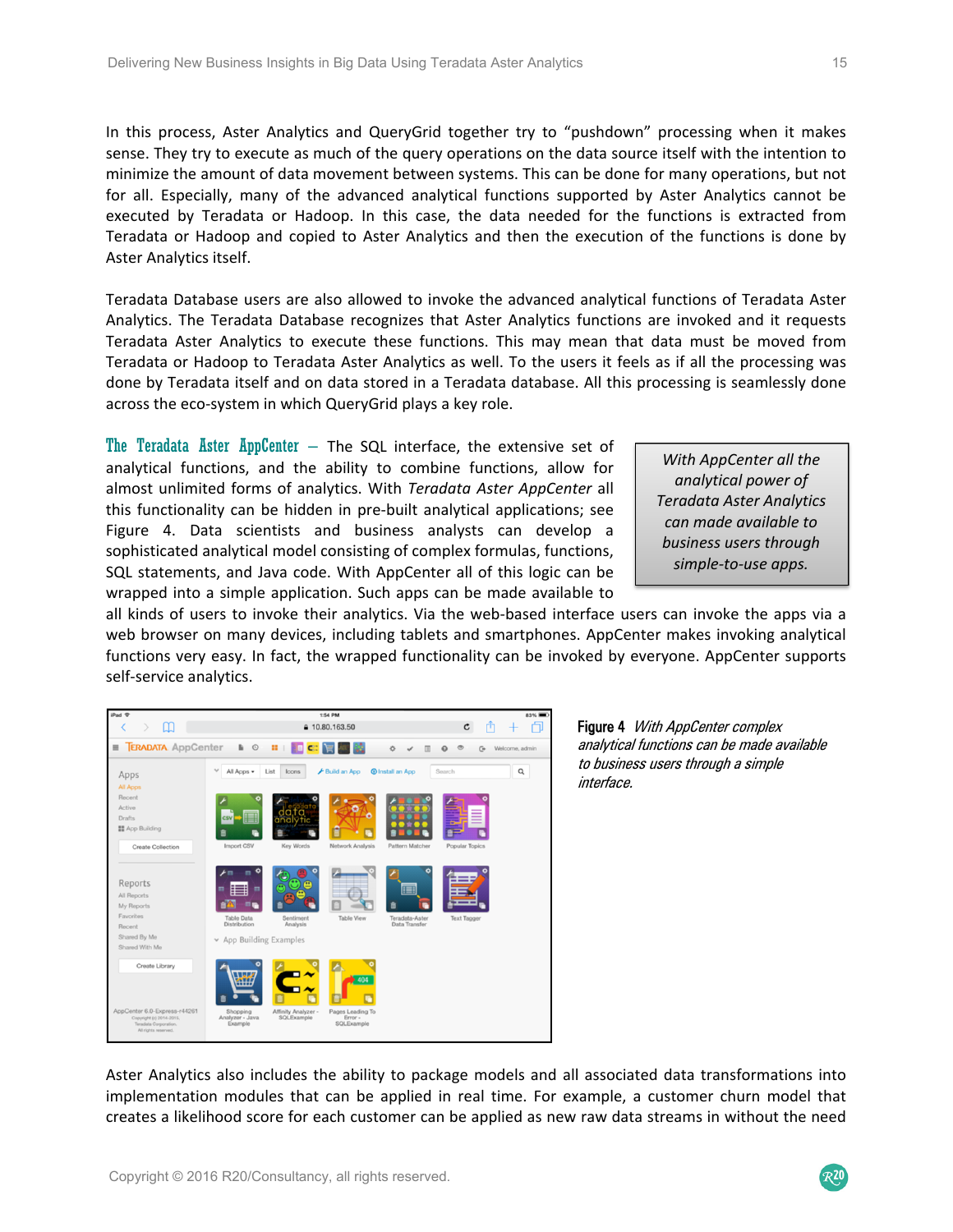for any separate data transformations that would feed data into the model. All such transformations are automatically included with the actual model and applied in real time to create a likelihood score, based on which further decisions on the customer can be taken.

#### 7 How Does Aster Analytics Support the New Analytical Requirements?

This section describes how Aster Analytics supports the requirements for a modern analytical solution as listed and explained in Section 5.

**Business-Ready** – There are multiple ways in which Aster Analytics is business‐ready and qualifies as a platform for data scientists as well as business analysts. First, with AppCenter the most complex forms of analytics can be wrapped in easy-to-use apps that can be invoked by business users and business analysts on their preferred devices. Second,

because analytical functions are executed from within SQL statements, they can be invoked from any reporting or analytical tool capable of invoking SQL statements. For example, a simple report developed by a business analyst in Microsoft Excel can invoke the most complex analytical functions supported by Aster Analytics. This is all handled transparently to the business users.

Multi-Genre Advanced Analytics – Aster Analytics' implementation of SQL, SQL-MapReduce, Aster SQL-GR, and R offers almost every genre of analytical function imaginable; see Section 6. Teradata Aster Analytics is not a one-trick pony analytical solution; it really is a multi-genre advanced analytical solution.

If needed, business analysts and data scientists can extend the list of analytical functions by developing their own. And if they are coded correctly, they become *polymorphic* allowing code to be written independent of the tables and columns being accessed. The advantage of polymorphic functions is that the same type of function doesn't have to be written separately for every table and column. For example, a function can be written that determines the top ten values of a column and it can be invoked for every column of every table. This polymorphism allows specialists to develop a large set of specific functions that can be invoked by every business user, report, BI tool, and from every app developed with AppCenter.

Integrated Set of Analytical Techniques – As indicated in Section 6, Aster Analytics offers the ability to mix and match all the analytical functions. The results of one analytical function can be passed on to the next. With some of the other tools, when analysts first want to use graph analytics followed by text analytics, they are forced to take the results of the first analysis and copy that to another text tool to deploy text analytics on the graph result. Especially when big data is involved, this somewhat clumsy export and import of results can be a tedious and error‐prone exercise.

Copyright © 2016 R20/Consultancy, all rights reserved.

*Especially Aster AppCenter makes Aster Analytics business‐ready.* 

*Aster Analytics supports multi‐genre advanced analytics.*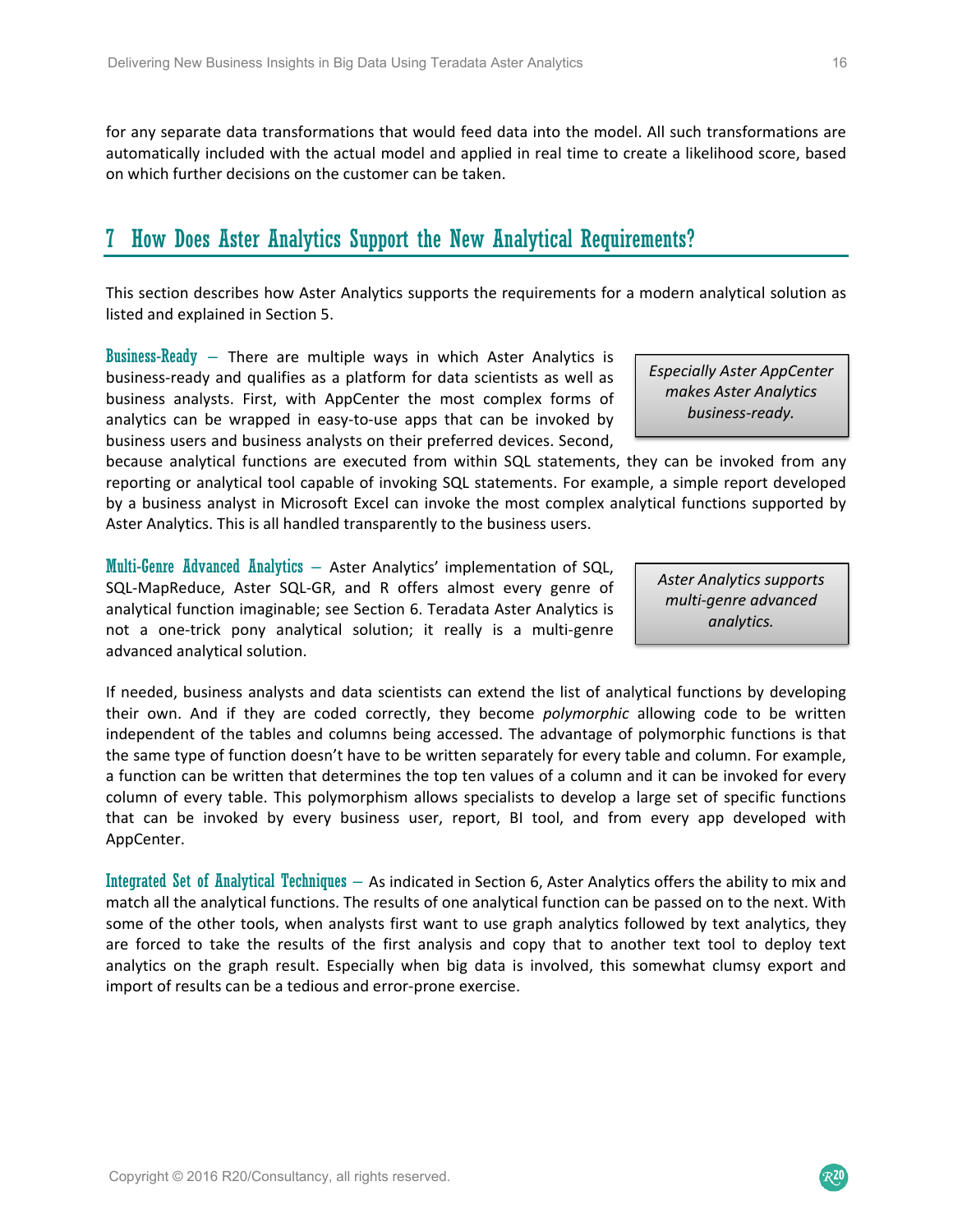Data Scalability  $-$  The data sources of the Teradata Unified Data Architecture, Aster Analytics, Teradata Database, and Hadoop, are all designed to offer data scalability. There were all designed for big data even before the term existed. All of them have proven their value in massive data environments. This means that all the analytical functions supported by Aster Analytics can be executed on these scalable platforms.

Heterogeneous Data Access – QueryGrid makes heterogeneous data access possible. It hides the fact that the data to be analyzed is stored with different data storage technologies (Teradata, Aster Analytics, or Hadoop). For every user of Aster Analytics and Teradata, it's all one big logical data source. When data from multiple data sources has to be joined together, QueryGrid federates them seamlessly. In other words, QueryGrid turns all the big data stored in the various data stores into one scalable big data environment.

Self-Service Analytics – AppCenter offers self-service analytics. As indicated in the previous section, with AppCenter all Aster's functionality can be hidden in pre‐built analytical applications. With AppCenter all the complex formulas, functions, statements, and Java code, can be wrapped into a simple application. Such apps can then be made available to all business users to invoke analytical functions.

Analytics of Complex Data Structures – Although Aster Analytics' analytical functions are invoked via SQL, it

efficiently processes values with complex data structures. MapReduce functions can be developed that transform the complex values to simple values when the data is extracted from disk and before it's passed to the applications. This flattening of data is fast, because the execution of these functions is parallelized. Conceptually, the way this works in Aster Analytics is very much like how MapReduce and HDFS process complex

*Teradata Aster Analytics processes complex data structures and schema‐less data efficiently.* 

values. In addition, Aster Analytics supports schema-on-read functionality. Data with no clear structure and schema can be turned into data with a schema before the other functions are applied to the data.

High-Performance Analytics – Aster Analytics' internal architecture has always been a perfect match for MPP hardware architectures. For example, the processing of SQL operations, such as joins, group‐by's, complex calculations, and operations that are non-relational by nature including most of the time-series based operations is always parallelized. Moreover, due to predictable query performance, the environment scales almost linearly.

*Aster Analytics was designed for big data before the term even existed.*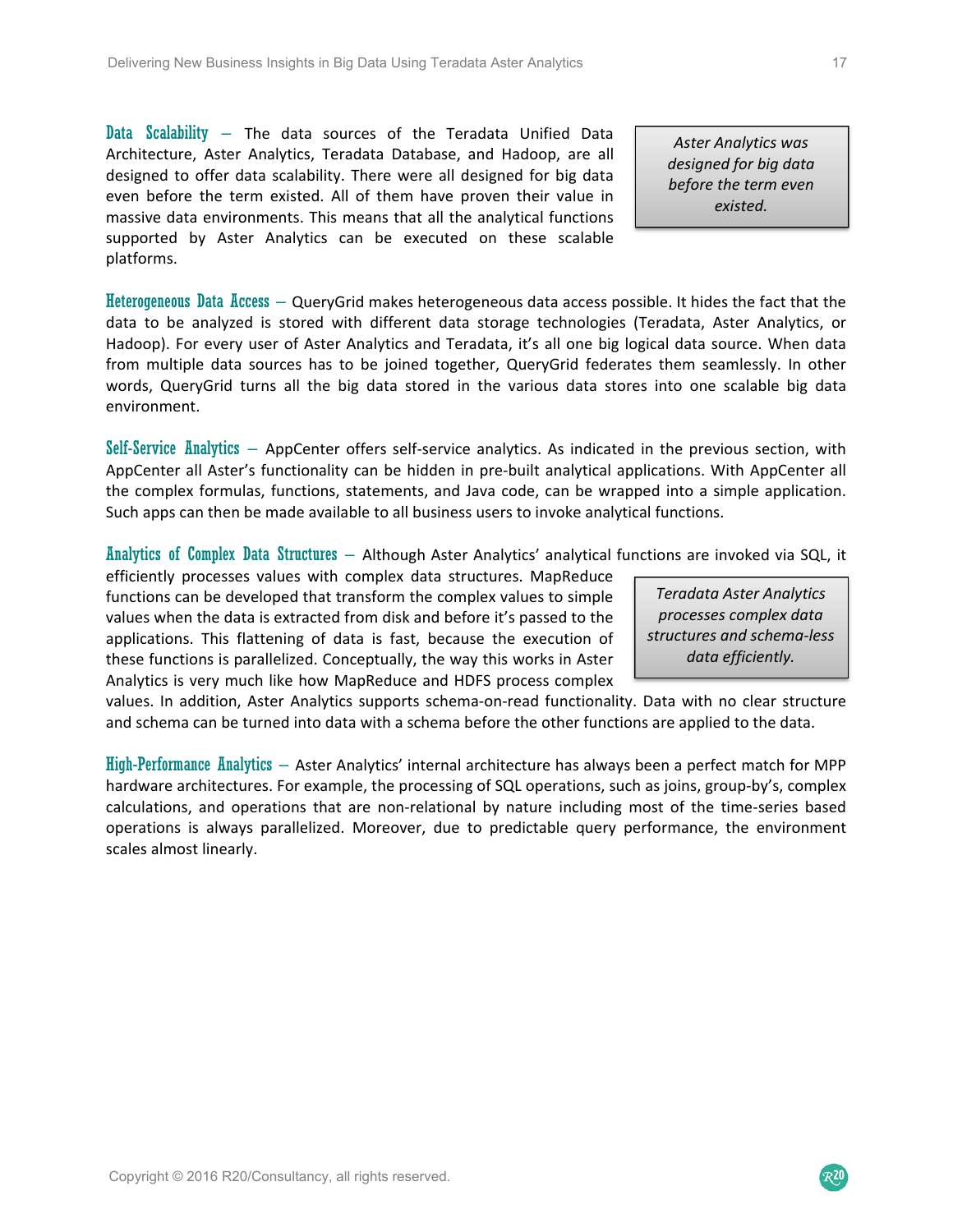## About the Author Rick F. van der Lans

Rick F. van der Lans is an independent analyst, consultant, author, and lecturer specializing in data warehousing, business intelligence, big data, database technology, and data virtualization. He works for R20/Consultancy (www.r20.nl), a consultancy company he founded in 1987.

Rick is chairman of the annual European Enterprise Data and Business Intelligence Conference (organized annually in London). He writes for Techtarget.com<sup>7</sup>, B-eye-Network.com<sup>8</sup> and other websites. He introduced the business intelligence architecture called the *Data Delivery Platform* in 2009 in a number of articles<sup>9</sup> all published at B-eye-Network.com. The Data Delivery Platform is an architecture based on data virtualization.

He has written several books on database technology. Published in 1987, his popular *Introduction to SQL<sup>10</sup>* was the first English book on the market devoted entirely to SQL. After more than twenty-five years, this book is still being sold, and has been translated in several languages, including Chinese, German, and Italian. His latest book<sup>11</sup> Data Virtualization for Business Intelligence Systems was published in 2012.

For more information please visit www.r20.nl, or email to rick@r20.nl. You can also get in touch with him via LinkedIn and via Twitter @Rick\_vanderlans.

#### About Teradata Corporation

Teradata (NYSE: TDC) helps companies get more value from data than any other company. Teradata's leading portfolio of big data analytic solutions, integrated marketing applications, and services can help organizations gain a sustainable competitive advantage with data. Visit teradata.com for details.

<sup>&</sup>lt;sup>7</sup> See http://www.techtarget.com/contributor/Rick-Van-Der-Lans<br><sup>8</sup> See http://www.b.ove.network.com/channels/5097/erticles/

See http://www.b‐eye‐network.com/channels/5087/articles/

<sup>9</sup> See http://www.b‐eye‐network.com/channels/5087/view/12495

<sup>&</sup>lt;sup>10</sup> R.F. van der Lans, *Introduction to SQL; Mastering the Relational Database Language*, fourth edition, Addison-Wesley, 2007.<br><sup>11</sup> R.F. van der Lans, *Data Virtualization for Business Intelligence Systems*, Morgan Kauf